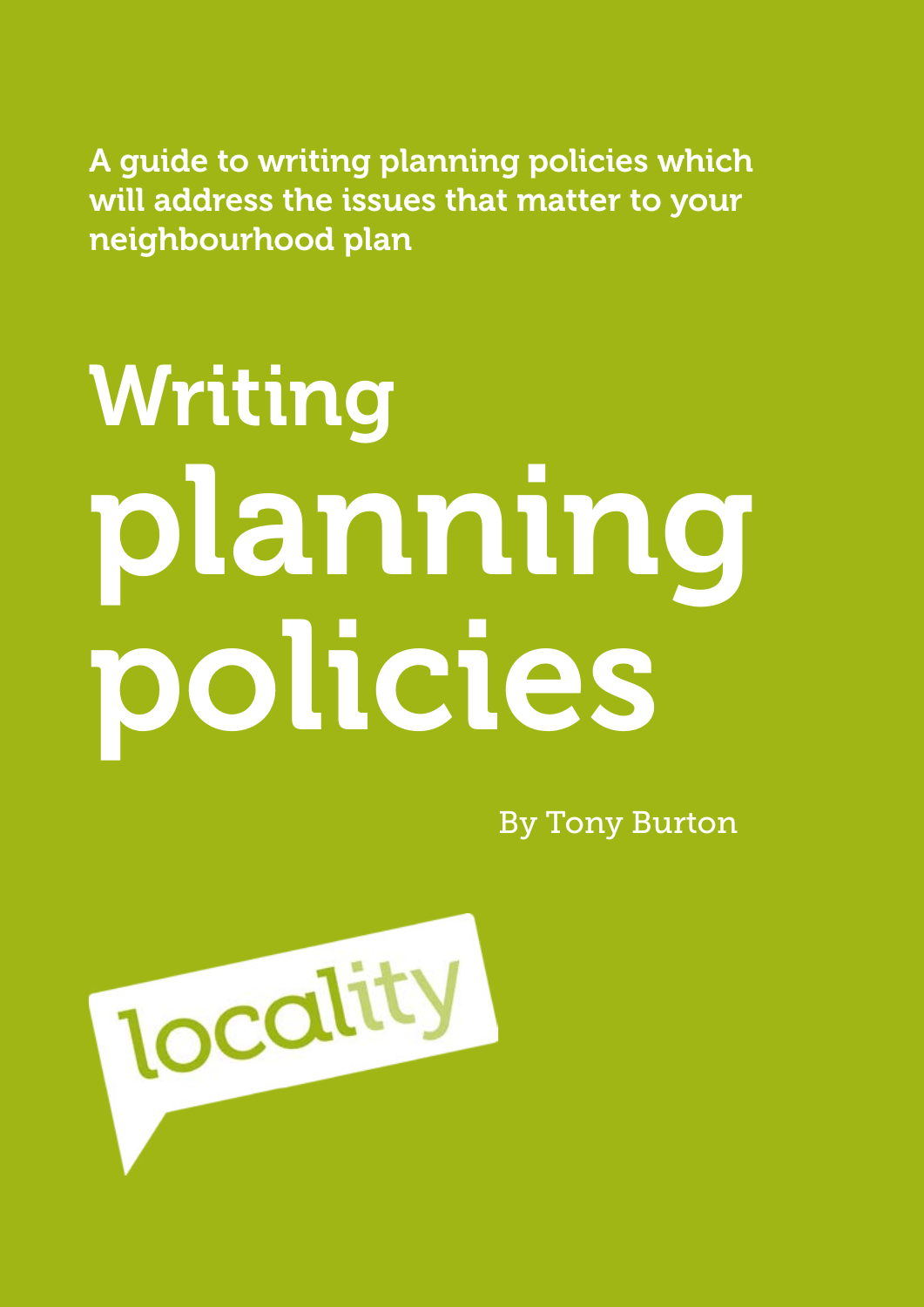

Your neighbourhood plan is only as good as the planning policies it contains. These need to be clear, relevant and deliverable. Planning jargon can seem like a foreign language so this guide shows how to write planning policies which will address the issues that matter to your neighbourhood.

The guide should be read in conjunction with Locality's Neighbourhood Plans Roadmap [Guide](http://mycommunityrights.org.uk/wp-content/uploads/2012/04/Roadmap-worksheets-map-May-13.pdf) and [Keeping it simple.](http://mycommunityrights.org.uk/wp-content/uploads/2012/04/keeping-it-simple-v3.pdf) These provide an accessible summary of how to produce a neighbourhood plan. The Government's [Planning Practice Guidance](http://planningguidance.planningportal.gov.uk/blog/guidance/neighbourhood-planning/%20) is also useful for neighbourhood planning.

# What are policies?

Policies guide many aspects of our lives – insurance policies for our homes, employment policies at work and government policies for issues such as health, defence and the environment. They are all used both to express intent and to guide decisions. Planning policies are no different - they exist to:

- set out requirements in advance for new development in an area after all, planning is about the future
- inform and quide decisions on planning applications
- ensure that the multitude of individual decisions add up to something coherent for the area as a whole.

Without planning policies every planning decision would be made in isolation. This would make it very hard to achieve collective aims – such as open countryside free of buildings or good design for housing and other developments. Planning policies also ensure that individual developments meet a range of minimum requirements.

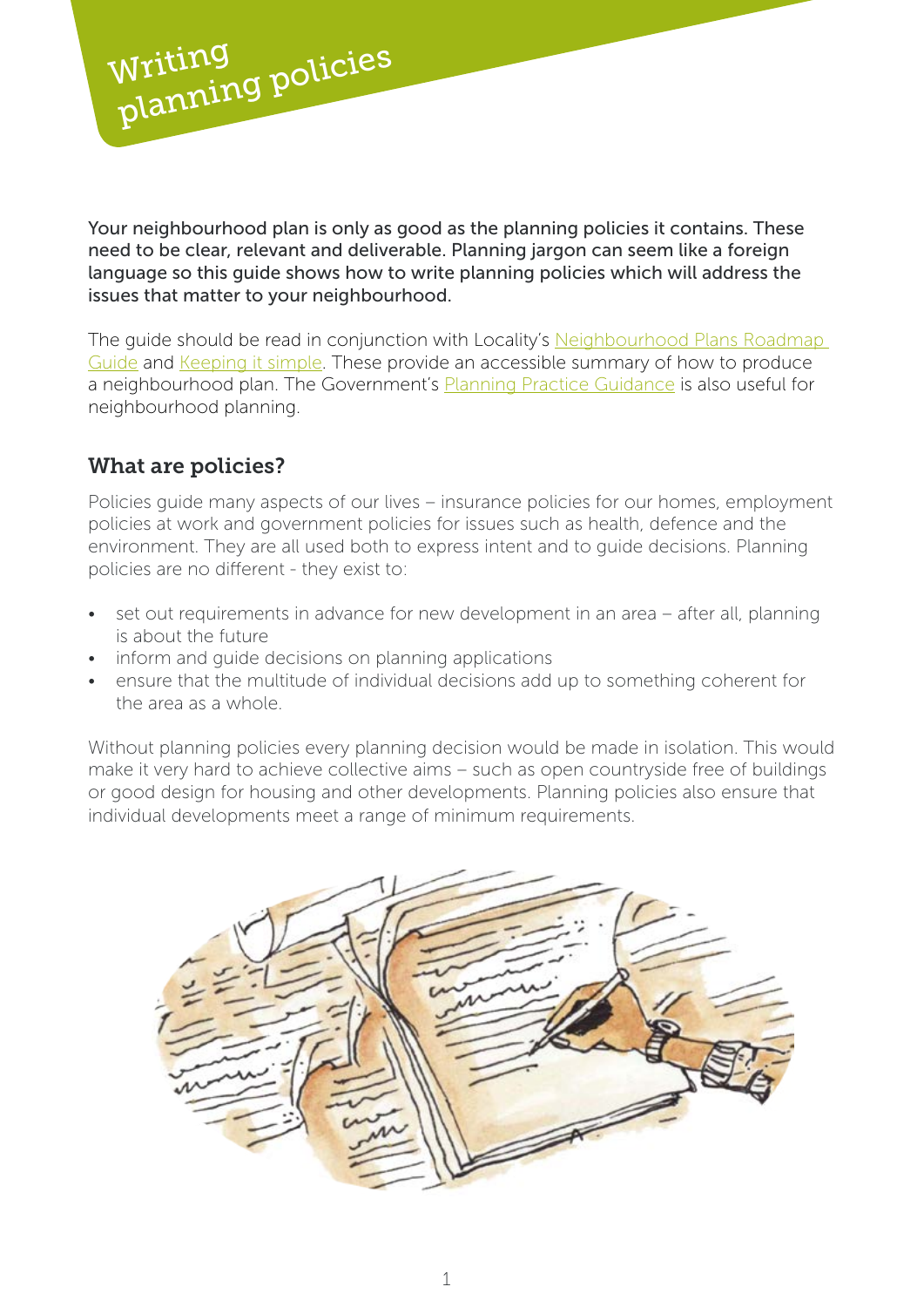# Why do neighbourhood planning policies matter?

The policies in your neighbourhood plan carry significant legal weight when decisions on planning applications are made. Planning decisions are 'plan led' as planning law requires that applications for planning permission must be determined "in accordance with the development plan unless material considerations indicate otherwise". This is sometimes called the "presumption in favour of the development plan" – where the starting point for deciding on a planning application is whether the proposals align with planning policies.

Your neighbourhood plan is part of the 'development plan' (which also includes your local authority's Local Plan) and so the policies it contains will be central to the planning decisions in your area. Neighbourhood plan policies also take precedence over nonstrategic policies in the Local Plan where they are more up to date.

This kind of influence on planning decisions has not been available to communities before. While many groups have prepared or contributed to parish plans, community plans or supplementary planning documents none of these have the same legal clout as a neighbourhood planning policy.

The bottom line is that neighbourhood planning policies really matter and so it is important to get them right.

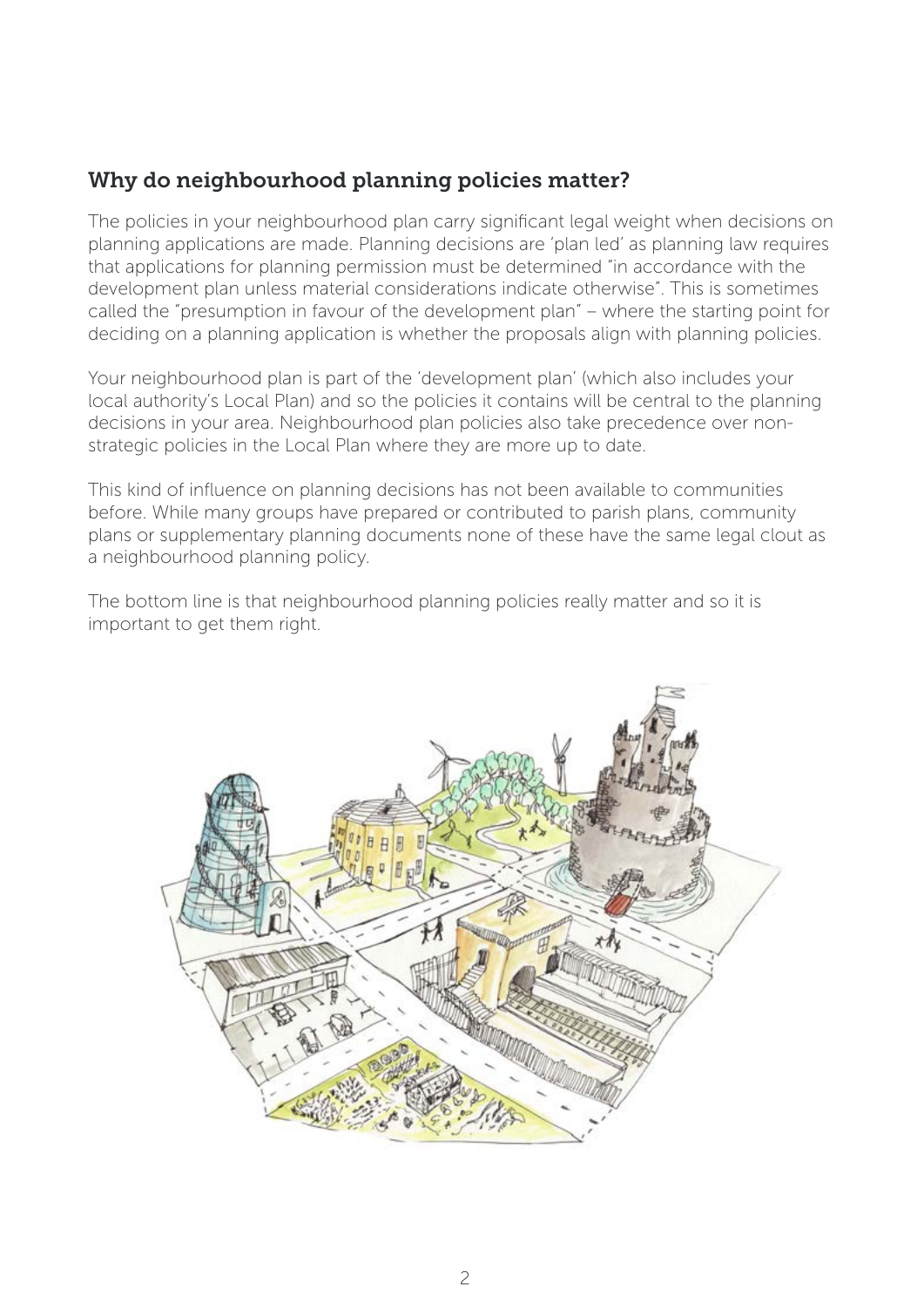Good planning policy

# What makes a good planning policy?

Planning is as much art as science. There are many different ways to write planning policies intended to achieve the same outcome. The language of planning can seem alien and it doesn't have rigid rules. Common sense and plain English should be your watchwords. Try not to be put off by the style and format of many Local Plan policies. You will want to listen to their advice but you don't have to ape the professionals.

The Government's Planning Practice Guidance states that "A policy in a neighbourhood plan should be clear and unambiguous. It should be drafted with sufficient clarity that a decision maker can apply it consistently and with confidence when determining planning applications. It should be concise, precise and supported by appropriate evidence. It should be distinct to reflect and respond to the unique characteristics and planning context of the specific neighbourhood area for which it has been prepared."

The golden rule is that your policies should be clear, positive, relevant and capable of being delivered. They also need to be evidence based. You will find some top tips on how to write planning policies in **Box 1**.

## **Box 1 -** Top tips for writing planning policies

**Write in everyday English** – try to avoid jargon and stick to common sense language.

**Avoid duplication** – there is little point in addressing issues that are already covered by the policies in your Local Plan.

**Be clear** – avoid ambiguity and be as precise as you can about the intention of your policy.

Vision and objectives – each planning policy should stem from a clear vision for your neighbourhood and help deliver at least one of your plan's objectives.

**Stand out** – the policies are the centrepiece of your neighbourhood plan – make them stand out by putting them in a box in clear bold text.

**Evidence** – you can't just include policies on a whim, they need to be backed up by robust evidence and rooted in the feedback from your public engagement.

Keep it local – your planning policies cannot conflict with Central Government policy or challenge the strategic elements of your local authority's planning policies or deal with topics such as minerals or waste or nationally significant infrastructure.

Be positive – word policies to welcome development that meets your expectations instead of turning development away.

**Targets** – use your policies to set targets or provide indicators which can be used to monitor success.

**Delivery** – your policies need be capable of being delivered within the time frame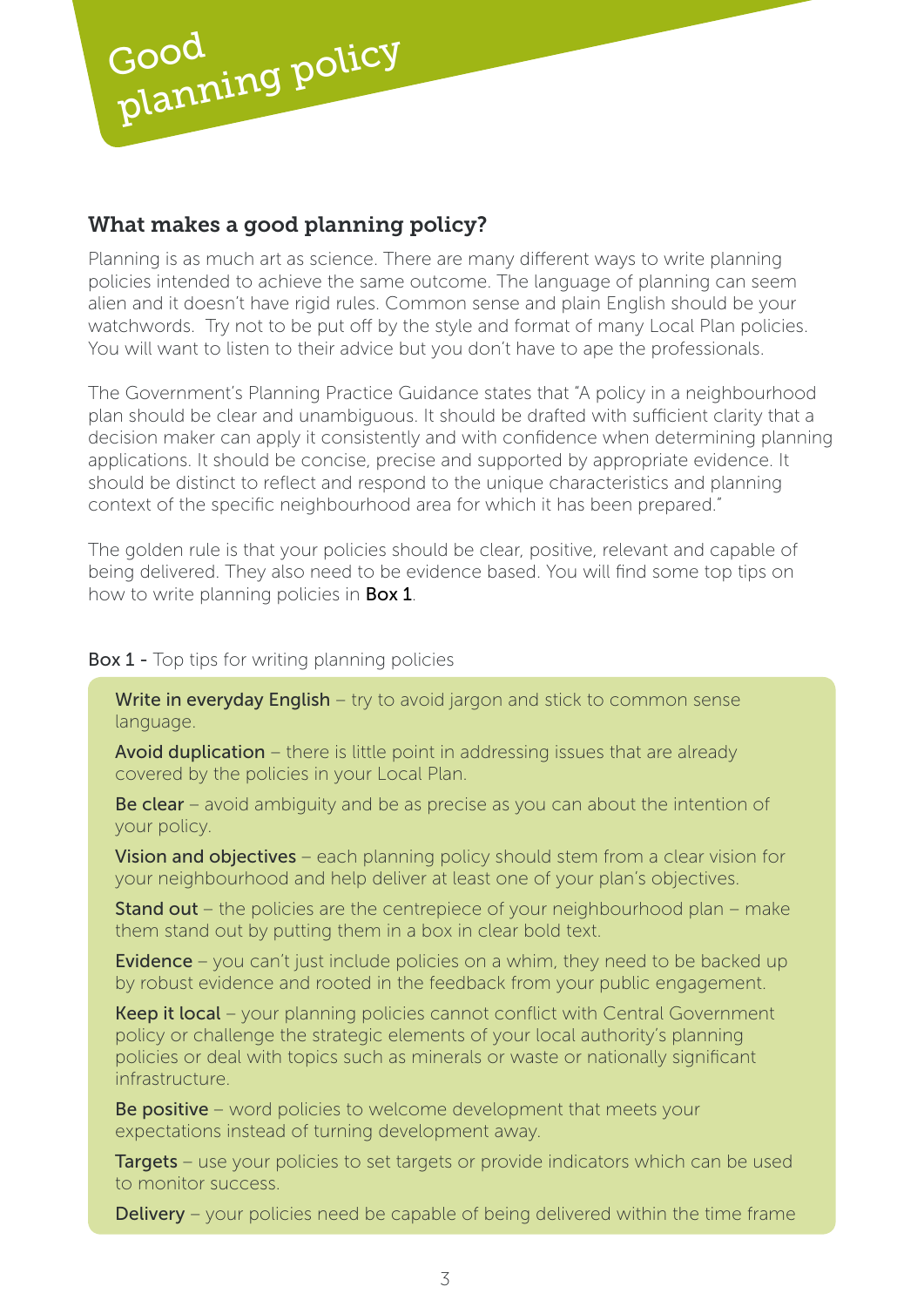#### Be practical

Government planning policy states that plans "should provide a practical framework within which decisions on planning applications can be made with a high degree of predictability and efficiency" (National Planning Policy Framework, paragraph 17). This is a test which will be applied when your plan goes to independent examination. A number of neighbourhood planning policies have been deleted by Examiners for not being clear enough, so paying attention to how you write your policies is essential.

#### Add value

There is little point in your neighbourhood plan addressing issues that have already been covered by your local authority in its Local Plan. A neighbourhood plan should address gaps or provide further detail rather than duplicating existing policies.

#### Your vision and objectives

It helps if your planning policies are clearly linked to an overall vision and clear objectives for your neighbourhood plan. Planning policies don't exist in isolation – they are there to deliver your community's ambitions through planning decisions (see **Box 2**).

#### Clear intentions

Some groups have found it very helpful to write down in everyday English what they want each planning policy to achieve as a first step. If you are clear on your policy intent then you can be sure each policy will address what you want before getting boggeddown in the language of planning. The policies can also be tested against your Plan's vision and objectives to ensure completeness.

## Positive wording

Your planning policies should be positively worded – Government policy requires neighbourhood plans to "plan positively" and that they "should not promote less development than set out in the Local Plan or undermine its strategic policies" (National Planning Policy Framework, paragraph 184).

#### Keep it simple

There is no limit to the number of objectives or policies you can include although you are best focusing on the issues where your neighbourhood plan can add most value. Don't become too enthusiastic or over stretch your resources. The best neighbourhood plans are often the simplest and you may want to look at the advice in Locality's Keeping [it simple](http://mycommunityrights.org.uk/wp-content/uploads/2012/04/keeping-it-simple-v3.pdf) guide.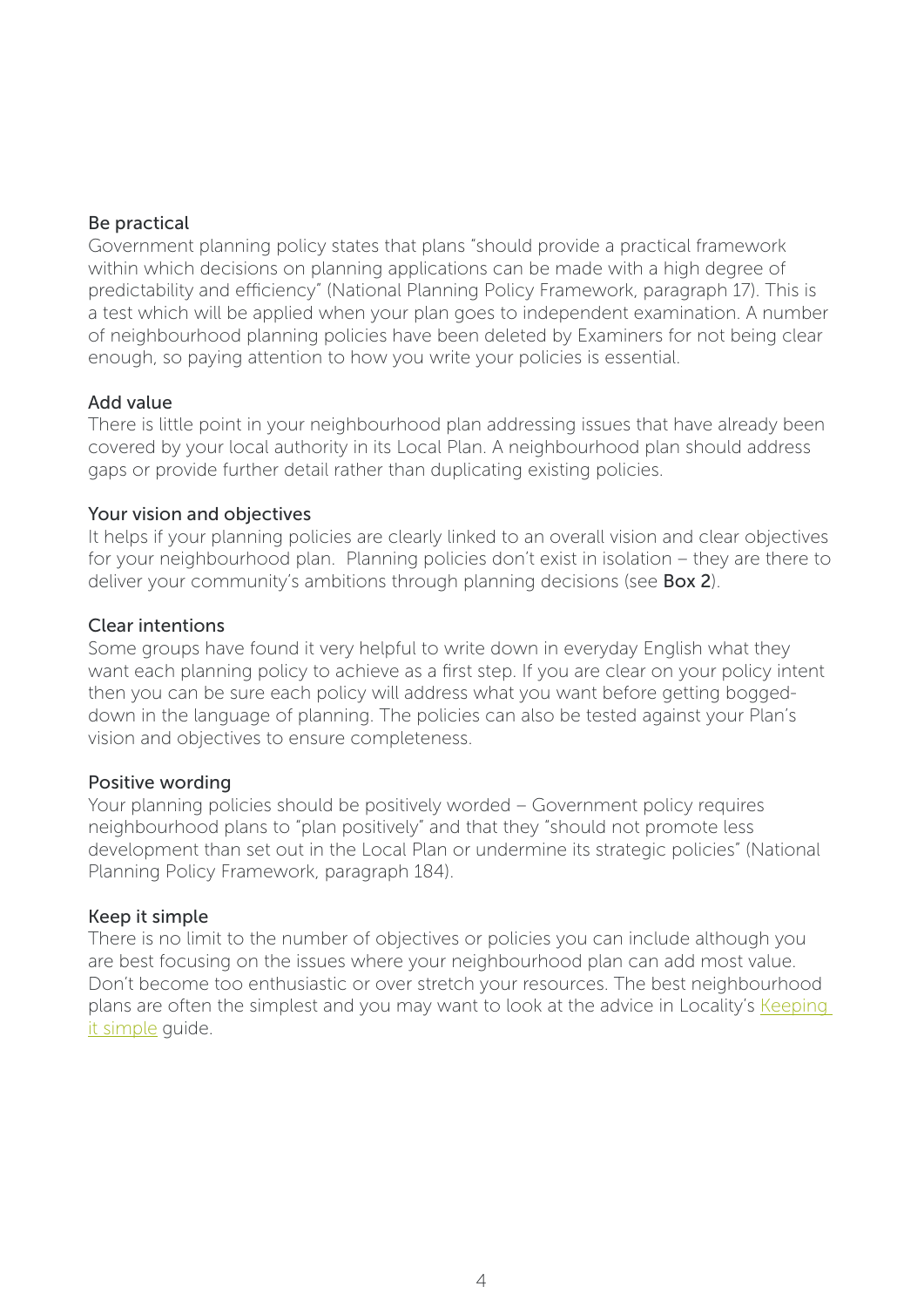## Box 2 - Linking your vision, objectives & policies

This illustration shows the link from vision to policies in relation to two neighbourhood plan objectives.

#### Vision

To be known by people at all stages of their lives as one of the best parts of the City in which to live and for its strong community, rich urban character, attractive green streets and spaces and thriving natural environment. The neighbourhood will be safe and enjoyable to move around on foot and bike and will be well connected to the rest of the city and beyond by public transport.

#### Objectives **Policies** Policies

1. Protect and enhance all green spaces within the neighbourhood

#### EN1: Protection of green spaces within the neighbourhood

Development that results in the loss of green spaces or that results in any harm to their character, setting, accessibility or appearance, general quality or to amenity value will only be permitted if the community would gain equivalent benefit from provision of a suitable replacement.

#### EN2: Valley Park

Development which would detract from the landscape or ecological value of Valley Park will not be permitted.

#### 2. Manage traffic and encourage walking, T1: Sustainable transport cycling and public transport.

Development as appropriate to its scale and location should include proposals which enhance the attractiveness of walking, cycling and transport.

#### T2: Through traffic

Design and highways proposals that mitigate against the impact of traffic within residential areas will be supported.

#### (Derived from Exeter St James Neighbourhood Plan)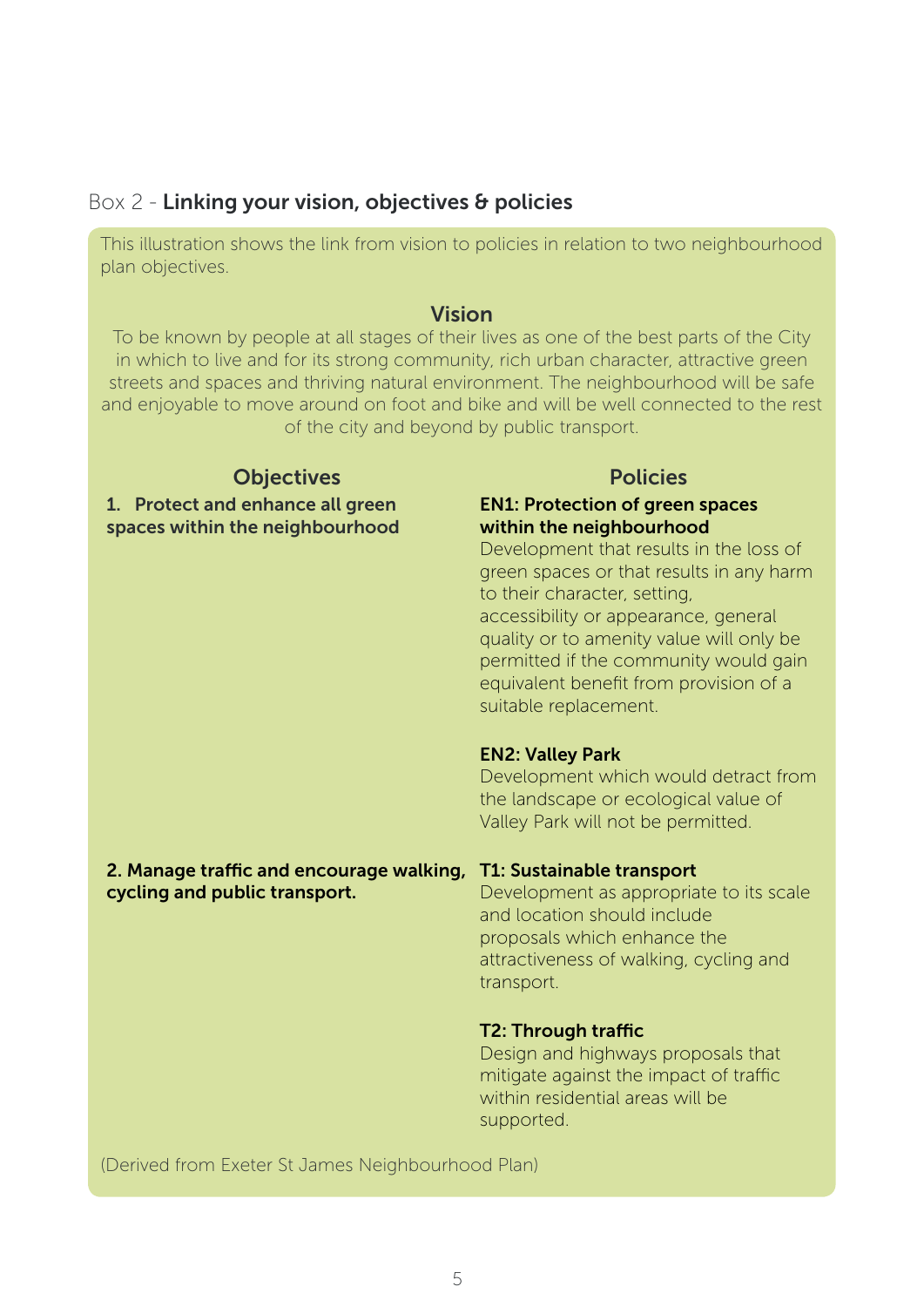The limits of neighbourhood planning

Neighbourhood planning policies only influence development that requires a planning application. You cannot have planning policies on issues that fall outside of the scope of planning control. There is also a wide range of development that falls within planning control but does not require a planning application (known as 'permitted development'). See **Box 3** for a full explanation and a breakdown of the different categories and then test your understanding with the exercise in Box 4.

There are also some specific limits on neighbourhood plans – for example by law they cannot deal with minerals or waste issues and must have regard to national planning policy, such as Green Belt. In addition, the law requires that neighbourhood plans must be in general conformity with the strategic policies of the development plan (which includes a local planning authority's Local Plan). People may have differing views on what is considered 'strategic'. Green Belt boundaries are certainly strategic and cannot be amended by a neighbourhood plan. An early conversation with your local planning authority is advisable. You should feel free to disagree if the issue is central to your plan and keep an eye out for how other neighbourhood plans are dealing with the issue of what is "strategic" or not. In case of dispute it will be for the Examiner to address as part of their assessment of whether your plan meets the 'basic conditions'.

You cannot use your neighbourhood plan to require your local authority to make designations or exercise particular powers which would help you deliver your plan objectives. If these are required then they need to be dealt with through negotiation and liaison with the local authority. Examples include:

- Serving a tree preservation order
- • Listing an asset of community value
- Putting a building on the local list
- Designating or extending a conservation area
- Serving a compulsory purchase order

Your plan may help support the justification for exercising any of these powers but you cannot compel your local authority to use any of them.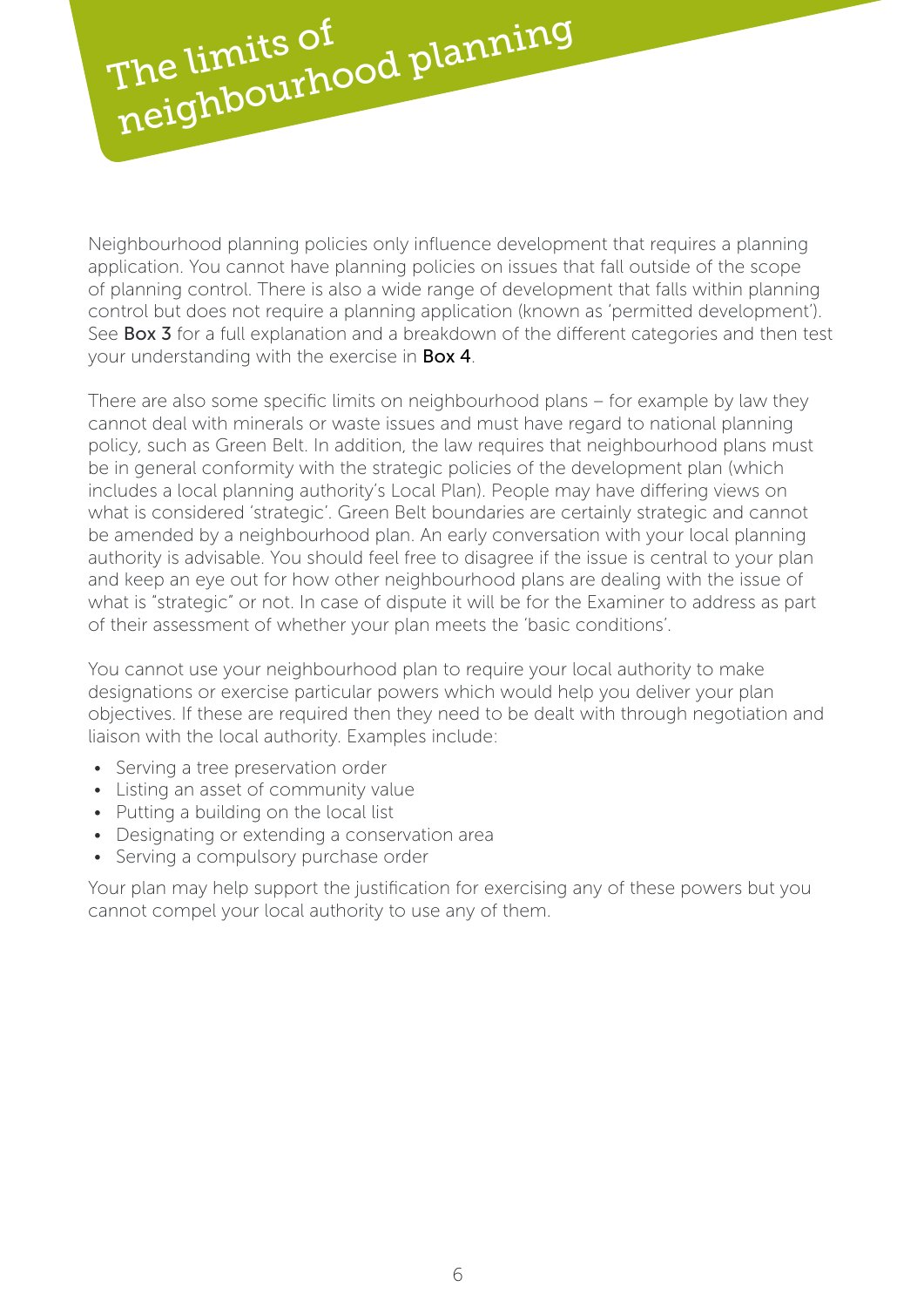

One of the most exciting things about neighbourhood planning is how it brings people together to generate project ideas for improving the local area. It is about much more than producing a neighbourhood plan for determining planning applications.

Many of these projects may fall outside planning control (see **Box 3**) but they can still be included in your neighbourhood plan provided that you keep your planning policies and your projects physically separate in the plan. This can easily be done by putting them into different sections. Your policies section will be the only one to carry legal weight in planning decisions but the process of debating and agreeing your projects may well help them get delivered.

There can be important connections between your planning policies and your projects, such as where planning consent is required to deliver a project or where a project can be funded through giving permission for development. Many plans include a prioritised list of projects and how they will be funded as part of a delivery plan or action plan. You should only include projects capable of being implemented in the time frame of your plan.

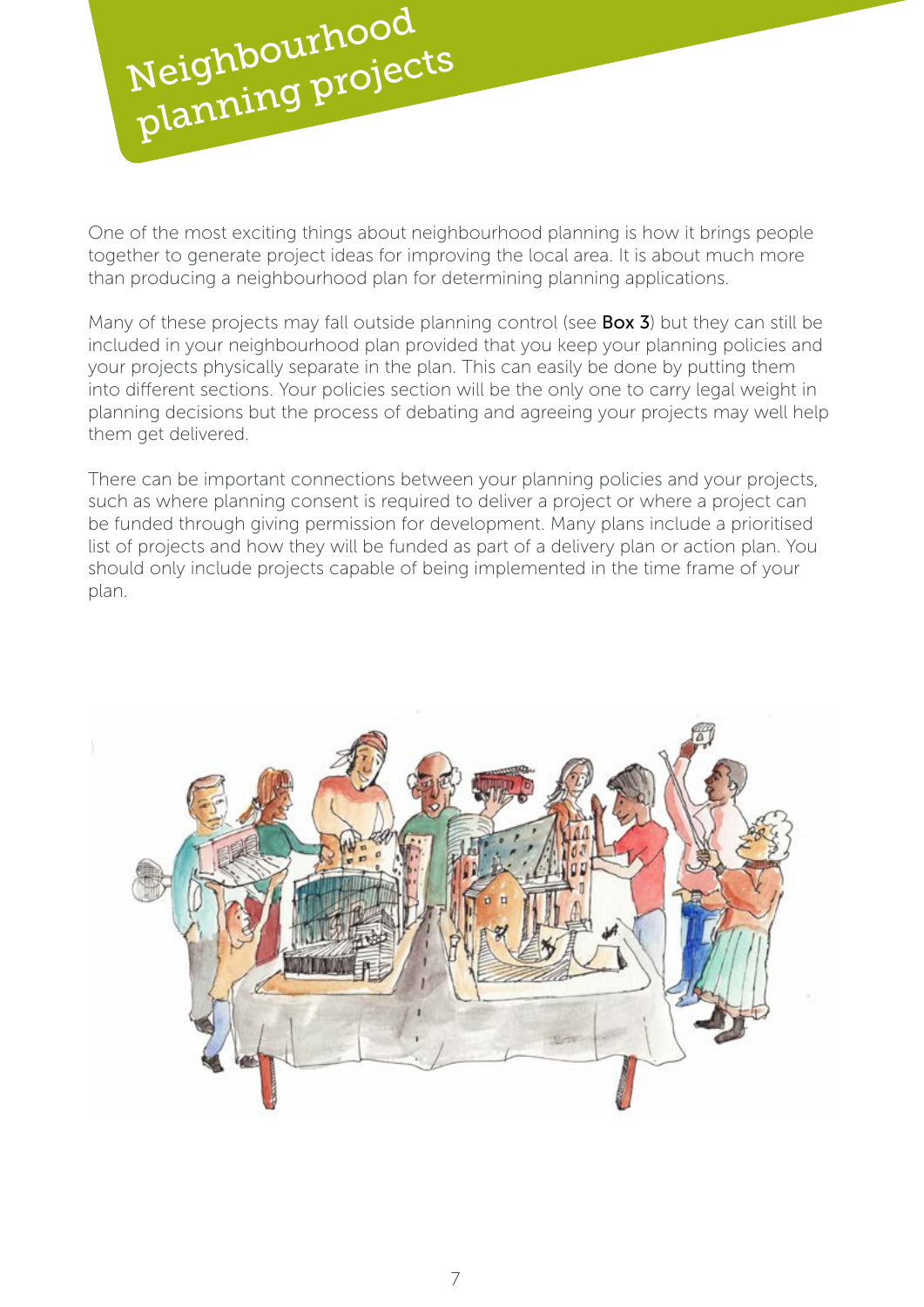# Box 3 - What is development?

The term "development" has a specific legal meaning when it comes to planning. It covers building, mining, engineering or other operations and also material changes in the use of land or buildings. There are a number of exceptions, including the use of land for farming or forestry and also activities which only affect the inside of buildings (unless listed). These are not considered as "development" at all and so lie entirely outside planning control.

All "development" requires planning permission and this is the basis of the system of planning applications which local authorities operate across the country. However, there are further complications as some development is granted automatic planning permission and so does not require a planning application. This is termed "permitted development" and includes smaller scale house extensions and loft conversions or street works by utility firms and many changes of use.

The question of whether a neighbourhood plan is relevant to any particular issue can be broken down in four ways:

- 1. Not development There will be a wide range of initiatives which a local community wishes to pursue which fall outside the legal definition of development. This doesn't mean they are not important but a neighbourhood plan is not going to be an effective way of delivering them. You can include them in your plan as projects but they carry no particular status and are not subject to examination or referendum. The scope for neighbourhood plans to deal with projects is dealt with elsewhere in this guide.
- 2. Permitted development In some cases the community will have an interest in an issue – such as the impact of satellite dishes on the character of a street or a payday loan shop replacing a greengrocer – which is permitted development. Neighbourhood planning policies cannot address these issues. The only circumstances where a neighbourhood plan can have an impact is where a local authority has issued a Direction (called an Article 4 Direction) to remove permitted development rights for a given area and so require planning applications to be submitted.
- 3. Development This is where neighbourhood planning comes into its own, with planning policies determining what development can take place and where. These issues will be the purpose of your plan.
- 4. Conditions and obligations There is a further category of issues which can influence decisions on planning applications and so be addressed in your neighbourhood plan. These are:
- Planning conditions these are requirements which have to be met by the applicant. Examples might be the retention of trees or limiting use of a site to daylight hours
- Planning obligations these are legal agreements to make otherwise unacceptable development acceptable – such as the provision of affordable housing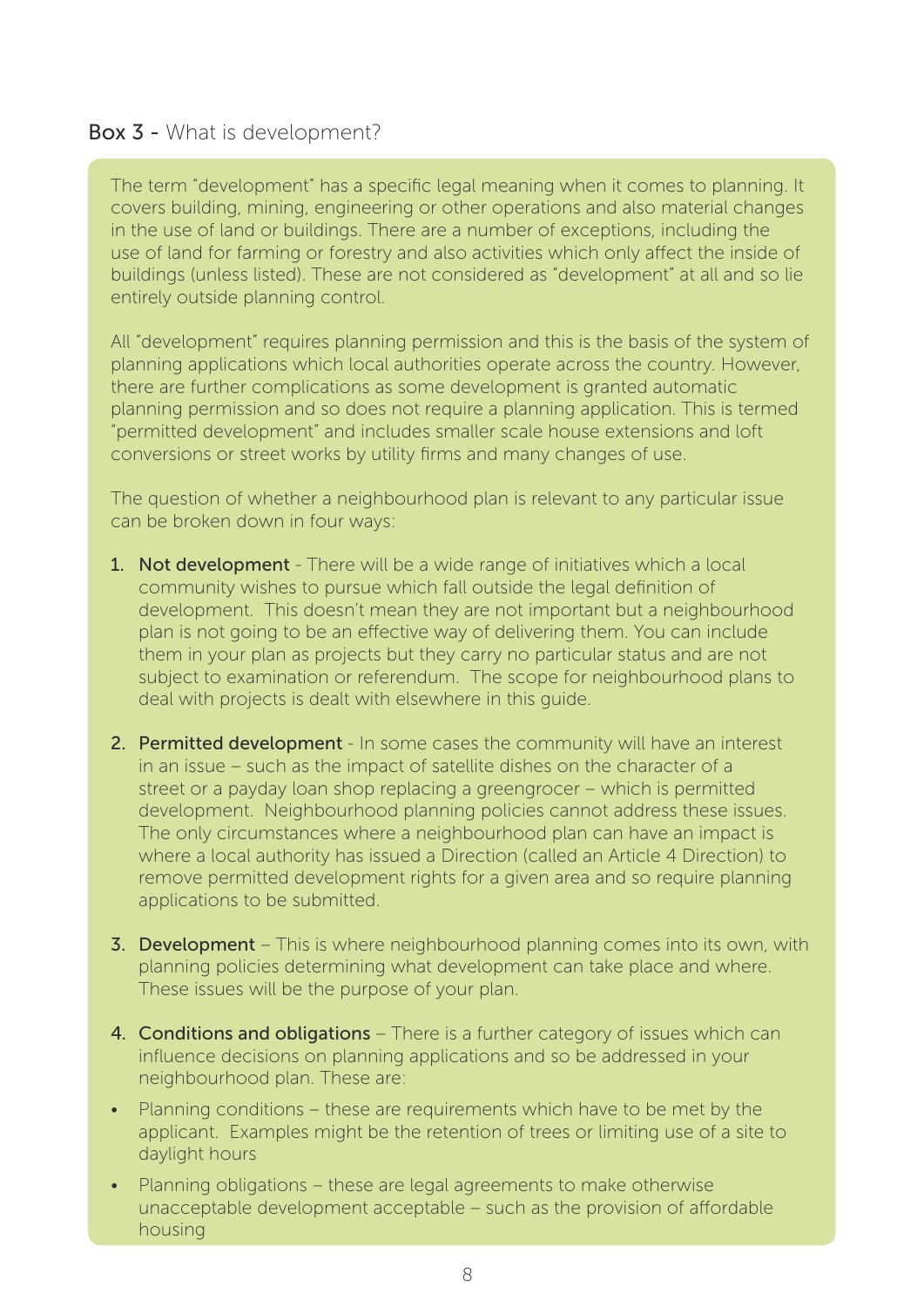# Box 3 - What is development? (continued)

Community Infrastructure Levy – this is being introduced in many areas as a financial levy on new development which might be used to fund some of the proposals in your neighbourhood plan – your parish council or neighbourhood forum will have a direct say in how some of this money is spent and you can use your neighbourhood plan to set out your priorities. Parish councils have the strongest influence as 25% of the money raised in the area of the plan is given directly to them to manage.

There is more information available on the requirements for planning permission in the [Planning Practice Guidance](http://planningguidance.planningportal.gov.uk/blog/guidance/when-is-permission-required/).

# Box 4 - What can your neighbourhood plan influence? Take the test

This guide has explained how some issues can be controlled through neighbourhood planning while others fall outside planning control altogether. It has also distinguished between planning policies and projects. Test your understanding by answering whether and how a neighbourhood plan can deal with the following:

Can your neighbourhood plan:

| Protect an ancient tree?                              | <b>YES</b> - through policies which place<br>appropriate conditions on planning<br>permission.                                                                  |
|-------------------------------------------------------|-----------------------------------------------------------------------------------------------------------------------------------------------------------------|
| Provide affordable homes?                             | <b>YES</b> – planning policies can require a<br>proportion of new homes to be afford-<br>able and deliver this through a s106<br>agreement.                     |
| Improve the local train service?                      | $NO -$ you will have to lobby your train<br>company and local MP.                                                                                               |
| Set up a local green business network?                | $NO - but this could be one of your$<br>projects.                                                                                                               |
| Introduce a 20mph zone?                               | <b>NO</b> – speed limits are a matter for your<br><b>Highways Authority but traffic</b><br>management in relation to new<br>development is for planning policy. |
| Control the conversion of shops to payday<br>lenders? | $NO - this$ is currently "permitted<br>development" and so not subject to<br>planning policy.                                                                   |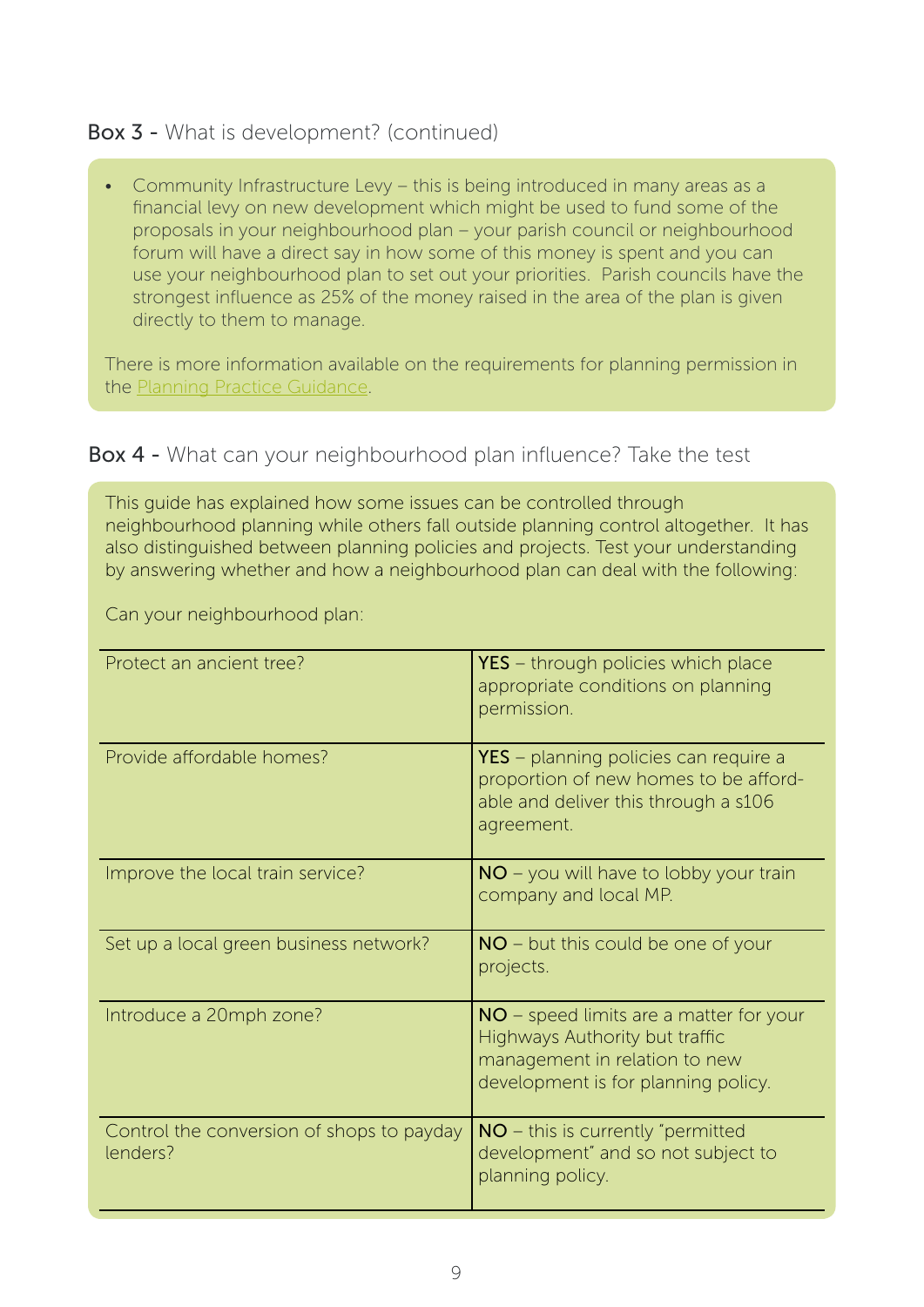

Planning policies come in all shapes and sizes. This section explains the different types and provides guidance on how to present and word them to best effect. There are few absolutes and planning professionals and even Examiners have been known to have differing views. Don't let this worry you. Focus on what you are trying to achieve through your plan and keep things simple and clear.

#### Types of planning policy

Different planning policies are designed to achieve different things. The three most common (with examples) are:

Generic – a simple policy which applies universally to development across the entire neighbourhood plan area.

#### Local character

#### *NP/DG2.1*

*New development should be similar in density, footprint, separation, scale and bulk of the buildings to the density footprint, separation, scale and bulk of buildings in the surrounding area generally and of neighbouring properties in particular, unless it can be demonstrated that the proposed development would not harm local character.*

- Ascot, Sunninghill and Sunningdale Neighbourhood Plan

**Criteria based** – a policy with a series of requirements that should be met by development proposals. These can be set out as separate bullet points.

#### Affordable housing

#### *Policy H.5*

*Proposals for small scale affordable housing developments outside the Much Wenlock development boundary will be supported subject to the following criteria:* 

- *• they comprise up to 10 dwellings*
- *• the proposals contribute to meeting the affordable and social-rented needs of people with a local connection*
- the development is subject to an agreement which will ensure that it remains as  *affordable housing for people with a local connection in perpetuity*
- the proposals would not have a significant impact on the surrounding rural  *landscape and the landscape setting of any settlement in the plan area*
- the development in appropriate in terms of its scale, character and location with *the settlement to which it is associated.*

*Open market housing will only be permitted outside the Much Wenlock development*  boundary where this type of development can be demonstrated to be essential to *ensure the delivery of affordable housing as part of the same development proposal.* 

- Much Wenlock Neighbourhood Plan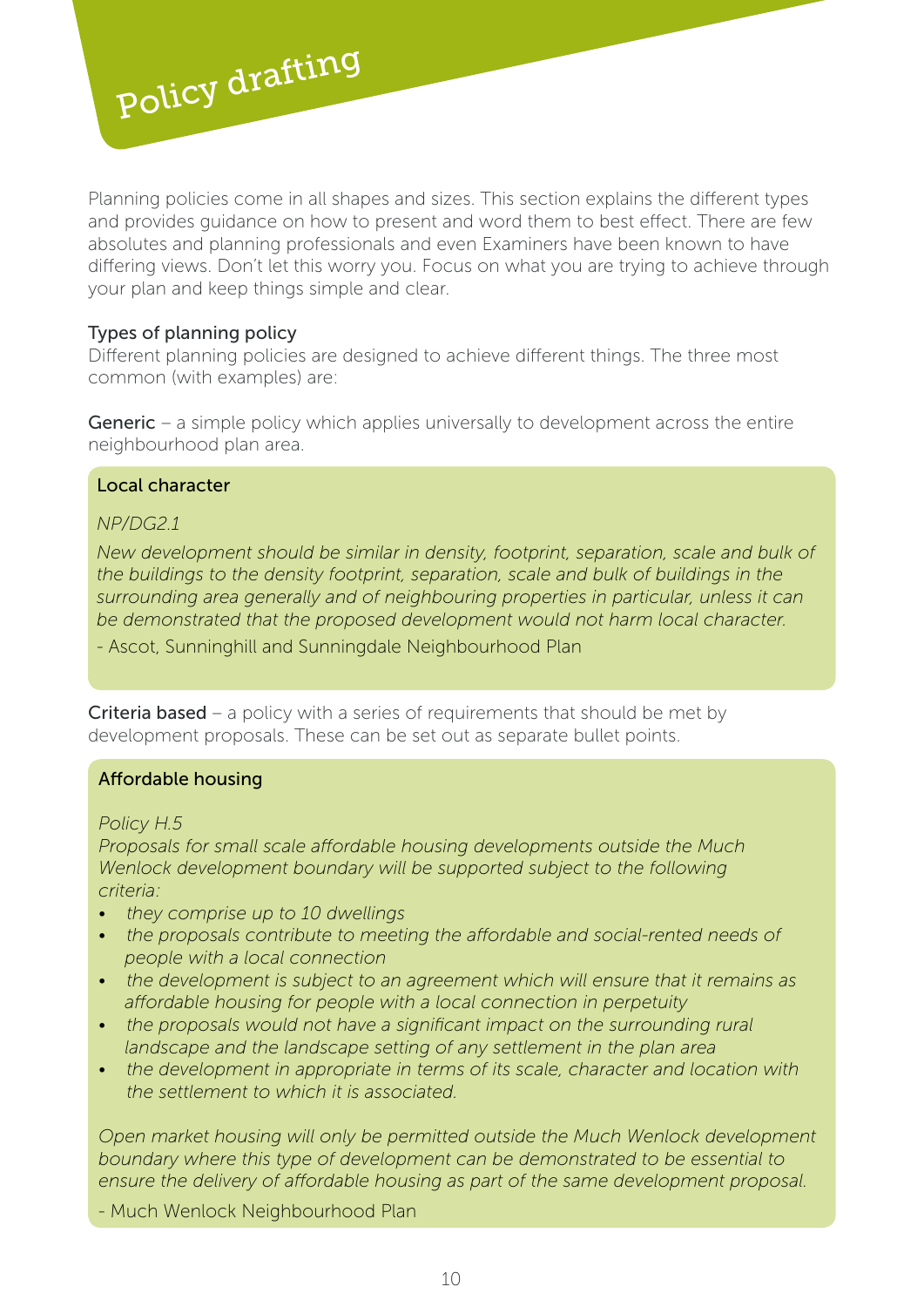#### Design

#### *D1: Good quality design*

*All new development within St James must demonstrate good quality design. This means responding to and integrating with local surroundings and landscape context as well as the existing built environment. In St James good design means:*

- achieving high quality design that respects the scale and character of existing and *surrounding buildings*
- *• respecting established building set back and arrangements of front gardens, walls, railings or hedges*
- *• ensuring proposals relate to established plot widths within streets where development is proposed, particularly where they establish a rhythm to the architecture in a street*
- *• using good quality materials that complement the existing palette of materials used within St James*
- *• adopting the principles of sustainable urban drainage*
- *• meeting the requirements of 'Secure by Design' to minimise the likelihood and fear of crime*
- *• innovation to achieve low carbon sustainable design.*

*Good design should provide sufficient external amenity space, refuse and recycling storage and car and bicycle parking to ensure a high quality and well managed streetscape. Planning permission will not be granted for development of poor design that fails to take the opportunities available for improving local character and quality of an area and the way it functions.*

- Exeter St James' Neighbourhood Plan

NB This policy omits to confirm that all the criteria apply by not including "and" after the penultimate criterion

It is important to be clear if all the criteria apply or if they should be considered as alternatives. This can be clarified by linking the criteria with either "and" or "or" depending on whether they all apply or should be considered as alternatives. This is a frequent omission and led to the Examiner of the Lynton and Lynmouth Plan expressing doubt about the clarity and precision of the policies.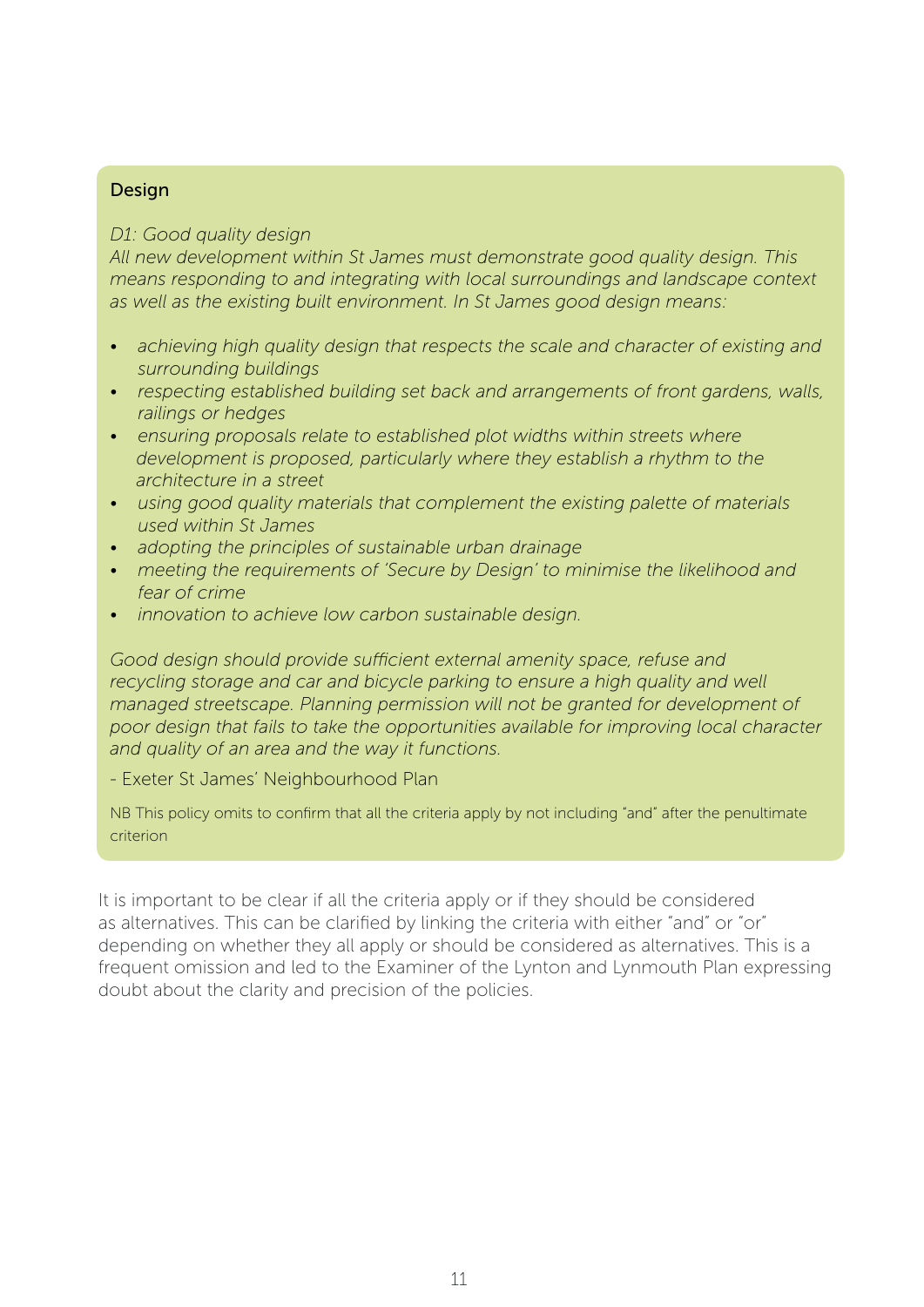**Site specific** – this is where a policy applies to particular areas of land. One of the most powerful tools for a neighbourhood plan is to allocate land for a particular type of development.

You can also identify green or wildlife corridors for protection and you can designate Local Green Space – "Local communities through local and neighbourhood plans should be able to identify for special protection green areas of particular importance to them. By designating land as Local Green Space local communities will be able to rule out new development other than in very special circumstances." (National Planning Policy Framework, paragraph 76). As well as allocating land you can use your plan to set out the principles which need to be followed in developing a particular site. This might include specifying what needs to be covered in a design brief to accompany any planning application. If you have site specific policies then you need to include a clear map showing the location and boundaries.

If you have detailed proposals for a particular site then you may wish to take things further and use a 'neighbourhood development order'. This is an additional power for communities effectively to grant planning permission for a site, establishing the principle or even giving detailed consent.

With all site specific proposals it will be important to speak with the landowner. A fundamental requirement for neighbourhood plans is that policies and site allocations are deliverable and this depends critically on the landowner's views.

#### Allocating development

*Policy KSS4 – Land at Village Hall* 

*The redevelopment of the existing Village Hall site with a residential use will be supported in principle, provided the following criteria can be met:* 

- *• A replacement facility of equal or greater size has been provided elsewhere within the village and is now fully open to the community.*
- *• The proposal makes the most efficient use of the land whilst respecting the rural setting of the site.*
- *• The proposal provides for a sufficient level of on-site parking and turning in accordance with Policy DS.3 of this Plan.*
- Kirdford Parish Neighbourhood Plan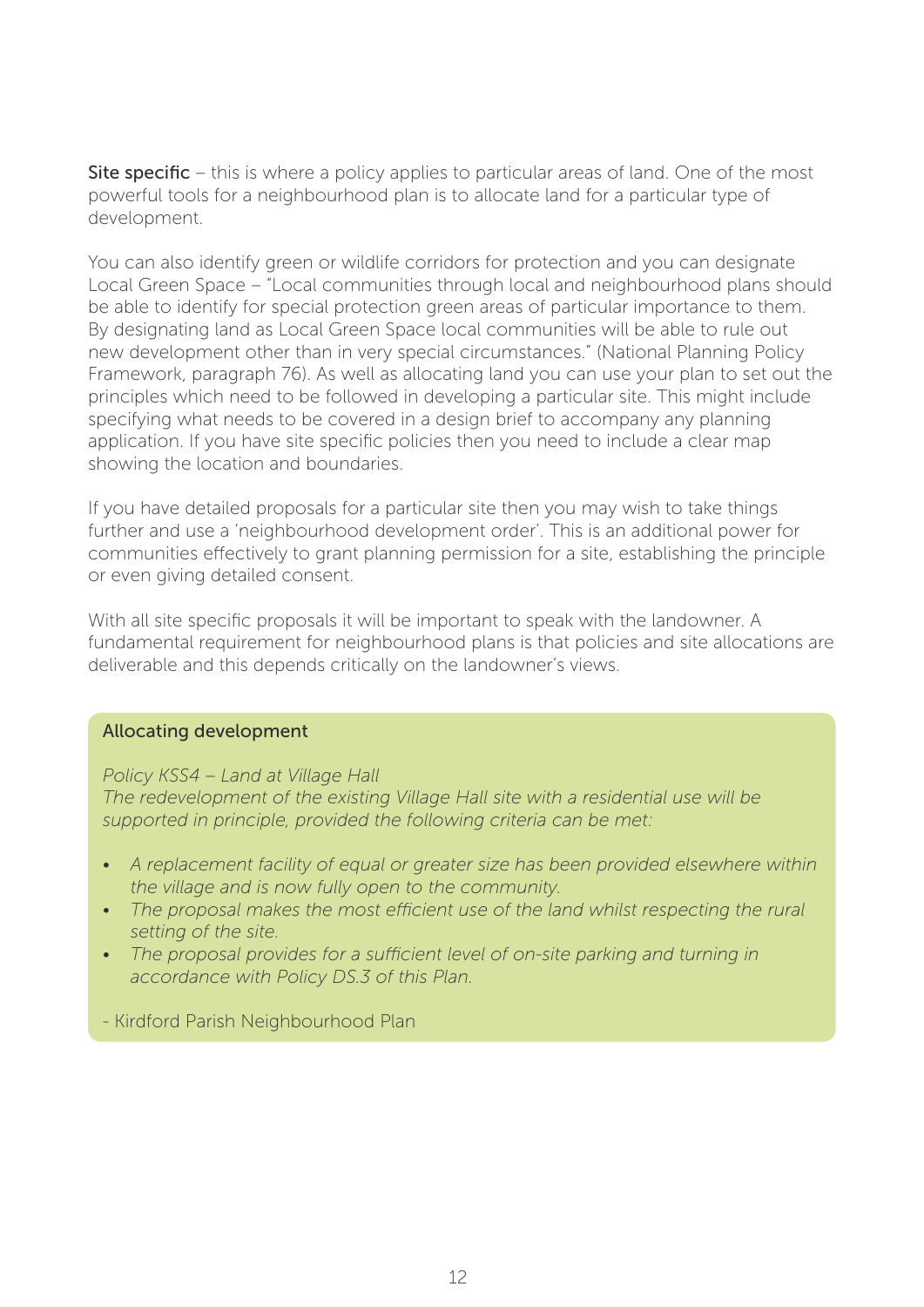#### Local green space designation

*Policy 11: Local Green Spaces The Neighbourhood Plan designates the following locations as Local Green Spaces, as shown on the Proposals Map: i. 'The Horse's Field', rear of Pearson Road ii. Canada Road Playground iii. Herington Fields, off Fitzalan Road* 

*Proposals for any development on the land will be resisted other than in very special circumstances, for example, it is essential to meet specific necessary utility infrastructure needs and no alternative feasible site is available.*

- Arundel Neighbourhood Plan

#### Establishing development principles

*Policy HS4: Woodcote Garden Centre, Reading Road Site WNP02 [shown on a proposals map] is allocated for 9 dwellings, subject to: i. the proposed development conforming to the policies contained in the* 

*Woodcote Neighbourhood Plan and the South Oxfordshire Core Strategy; and ii. the following site specific requirements:*

a. the development will occupy the blue shaded area edged in black shown on *Map 12.ii*

*b. vehicular access to the site will only be from the Chiltern Rise site (WNP01)*

*c. vehicular access to the site from the Reading Road will only be permitted for existing housing*

*d. the provision of pedestrian access to the Reading Road at, or near, the current entrance to Woodcote Garden Centre for the new homes on the site and the adjoining Chiltern Rise site*

*e. development will take place outside the safeguarding area for the gas pipeline*

*f. retention of the existing vegetation to the north of the site to provide some screening from adjacent open fields.*

*iii. The landowner and any proposed developer notes that the allocation of the site in the Woodcote Neighbourhood Plan is subject to the grant of planning permission and the start of work on site not later than 31st March 2023.*

*The site comprises a collection of low key buildings and greenhouses associated with the current garden centre use. This brownfield site is available for redevelopment as the existing business use as a garden centre is not viable. The site is very well screened by houses fronting the Reading Road and by trees and hedges to the north. This existing vegetation should be retained to provide some screening from adjacent open fields.*

- Woodcote Neighbourhood Plan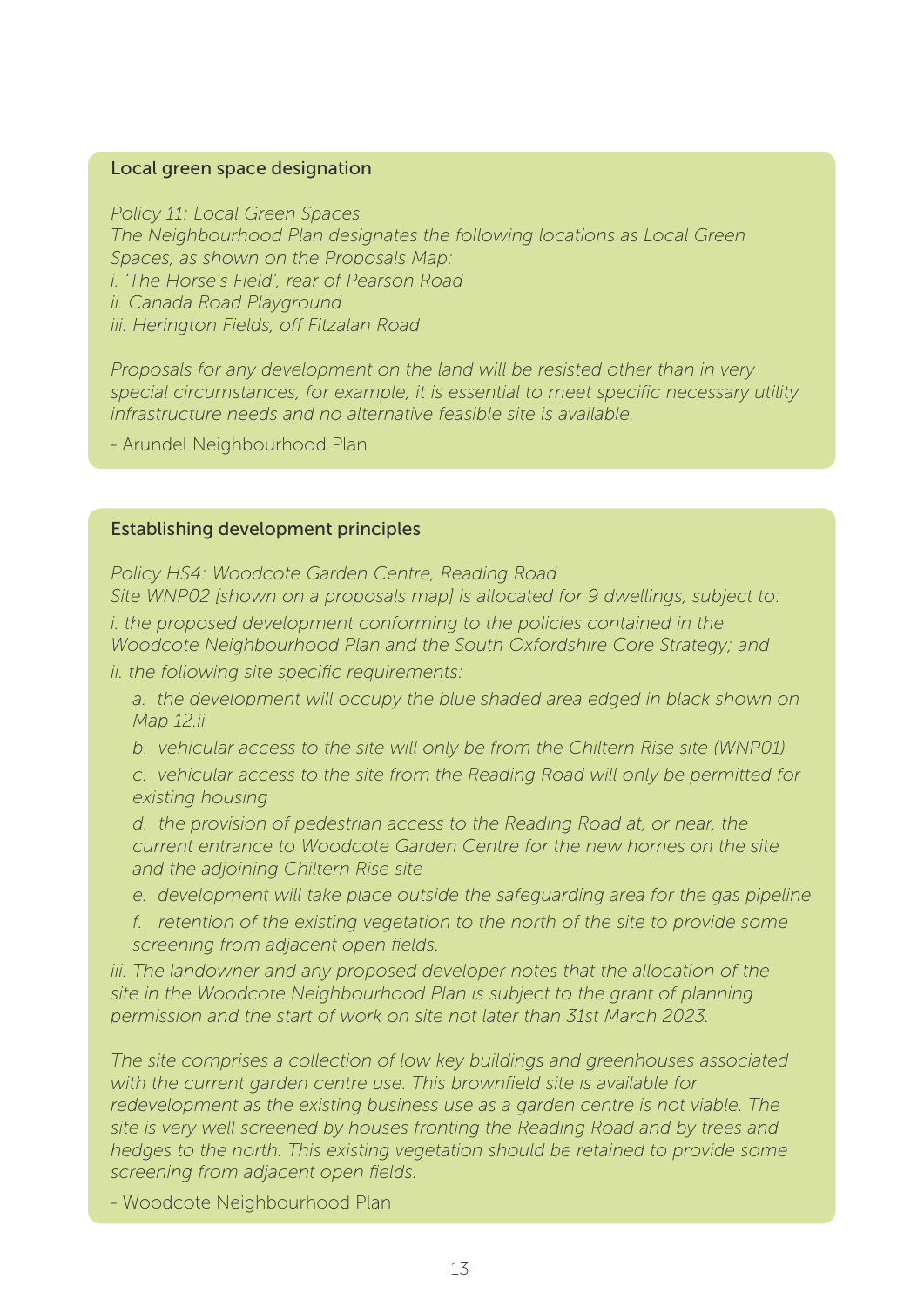

It is important to set out each planning policy so the intention is clear and it can be shown the evidence base is robust. This will help ensure it meets the basic conditions. It will also be useful to future applicants and the local authority planning officers who have to use the policy to make decisions in future years. These tips will help your presentation:

- introduce each policy with a short explanation that provides any necessary context and robust evidence behind its inclusion
- summarise the intent of each policy
- word your policies clearly and concisely
- visibly separate the actual policies from other text many plans use boxes and/or put policy text in bold/italics
- clearly number the policies to aid navigation around the plan it is customary to use the letters relating to the different topics – e.g. Housing policies are numbered H1, H2, H3; Open Space policies are numbered OS1, OS2, OS3 etc.

One example of a well presented policy from the Ascot, Sunningdale and Sunninghill Neighbourhood Plan is below:

#### NP–DG3 Good quality design

#### *Context and reasoned justification*

This Neighbourhood Plan supports the NPPF's objective to achieve excellence in design, especially design that will help establish a "strong sense of place" and "create attractive and comfortable places to live, work and visit" (NPPF para 58).

We already have a rich variety of architectural styles in the area and we would like to see new development contribute to this variety, while at the same time being sympathetic to the existing character of the area, as is also reflected in our policy NP/DG2 regarding density, scale and bulk of new builds. Our policies do not restrict development; instead they challenge developers to deliver innovative development of high quality design that responds to its surroundings and is appropriate for our area.

#### *Intent*

To encourage new development to deliver a creative and high quality standard of design, that sits comfortably with the existing built and natural environments. To ensure new development, especially that intended for family occupation, includes ample garden areas, to serve the future residents and to reflect the current character of the area.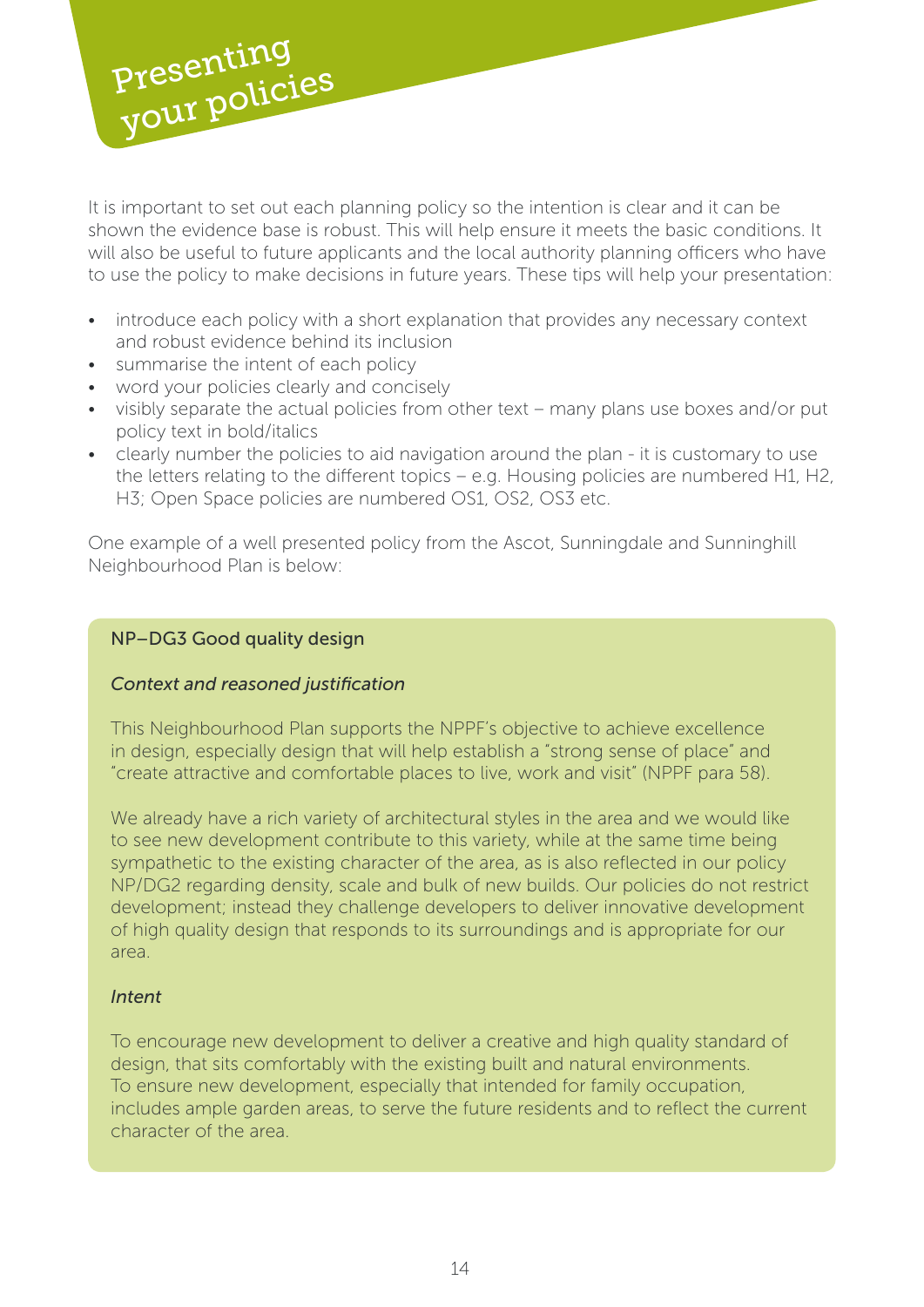*NP/DG3.1 All new development should demonstrate good quality design and respect the character and appearance of the surrounding area. Development that fails to take the opportunities available for enhancing the local character*  and quality of the area and the way it functions shall not be permitted. A central *part of achieving good design is responding to and integrating with local surroundings and landscape context as well as the built environment through:* 

- *• Using good quality materials that complement the existing palette of materials used within the area*
- *• Using green hedging and/or trees for highway boundaries wherever possible and in keeping with the existing streetscape*
- *• Ensuring safe access for pedestrians, cyclists and road users*
- *• Providing adequate refuse and recycling storage incorporated into the scheme to minimise visual impact*
- Innovative design that is sustainable in its design, construction and operation
- *• Promoting high quality interior spaces and light*
- *• Adopting the principles of sustainable urban drainage, where appropriate.*

#### - Ascot, Sunningdale and Sunninghill Neighbourhood Plan

NB This policy omits to confirm that all the criteria apply by not including "and" after the penultimate criterion.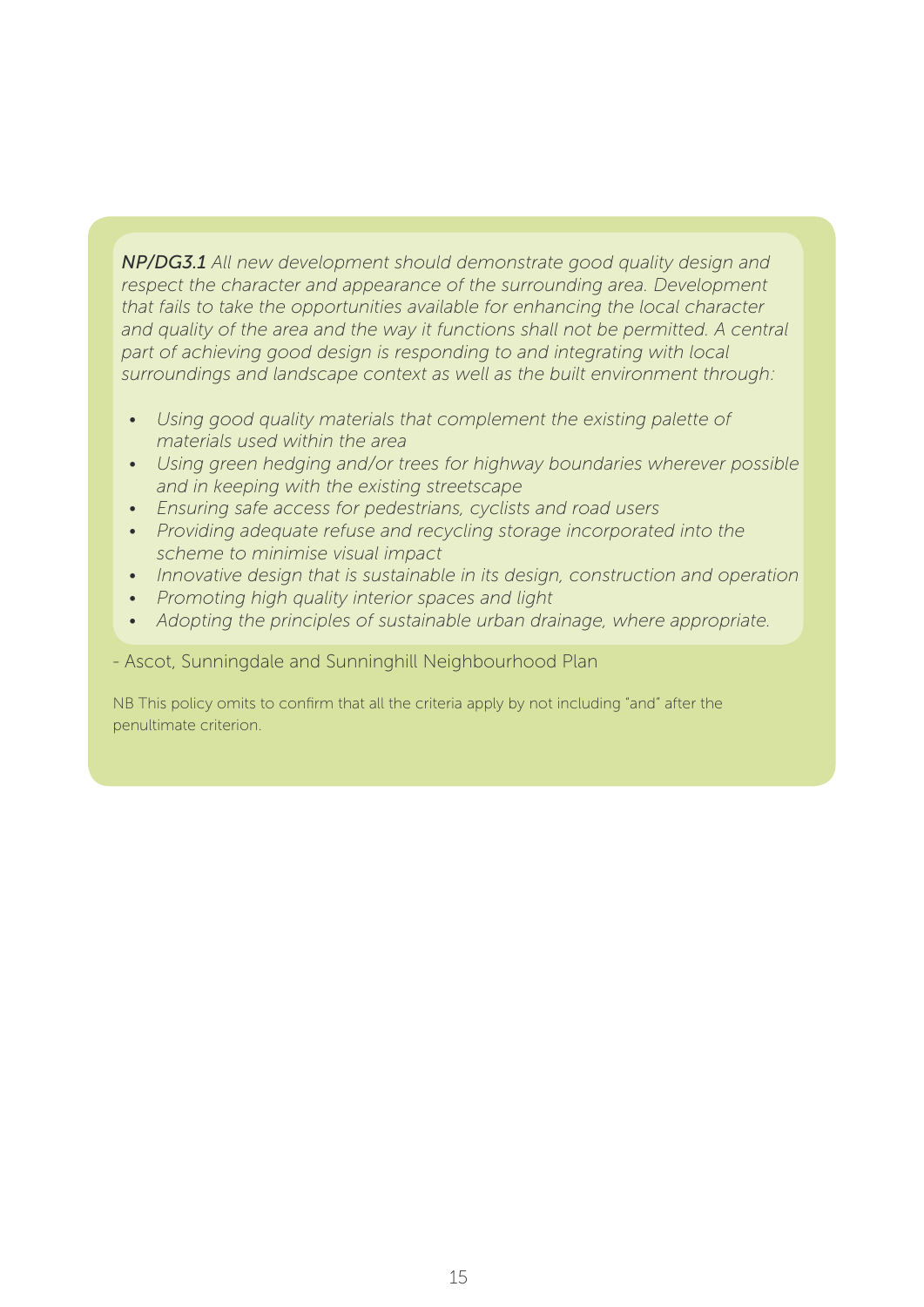

There is constant debate over the use of particular words in planning policies and growing experience from how they have been addressed by different Examiners.

Some of the most common debates are over the following words:

'must' and 'must not' – only use 'must' where you are sure that the requirements of the policy are compulsory in all circumstances. This is likely to be unusual but is appropriate where the policy is binding.

'should' and 'should not' – this leaves room for exceptions and, while it is commonly used, 'should' opens the door to applicants to justify why the policy doesn't apply to them.

'normally' and 'not normally' – this is generally frowned upon because it introduces a vagueness which doesn't fit with the legal prominence given to planning policies when making decisions. The Examiner into St James Exeter Neighbourhood Plan also considered such wording to introduce "a degree of conflict with national policy" although not so great as to fail the basic conditions. The word also adds little to the meaning of the policy.

'presumption against/in favour' – this phrase is generally frowned upon as all neighbourhood plans are prepared on the basis of a general presumption in favour of sustainable development which underlies national planning policy.

'where possible' – this is another loose phrase which doesn't offer any certainty as to the circumstances where it is or is not 'possible' to meet the policy requirement. It can be appropriate to require applicants to include supporting information to show how they have considered alternatives as a way of showing what is 'possible'.

'encouraged' or 'supported' - many plans uses these terms to convey a positive approach to development and generally 'encouraged' is considered as being the more proactive.

'preserve' – this is commonly used but rarely appropriate outside consideration of listed buildings and conservation areas as it literally means keeping things exactly as they are. In most circumstances planning policy is about managing change and not absolute preservation.

'protect' or 'conserve' - these are often used interchangeably. 'Conserve' includes intent to care for as well as to keep safe from harm.

'character' – this is frequently used to describe the distinctive look and feel of an area which needs to be protected but it does little in itself to explain what this is. You may be better identifying supporting evidence (such as a local character study) which explains the elements that add up to define local character or describe it more fully in your policy text. The Objective in Rolleston on Dove's plan to "preserving the village atmosphere"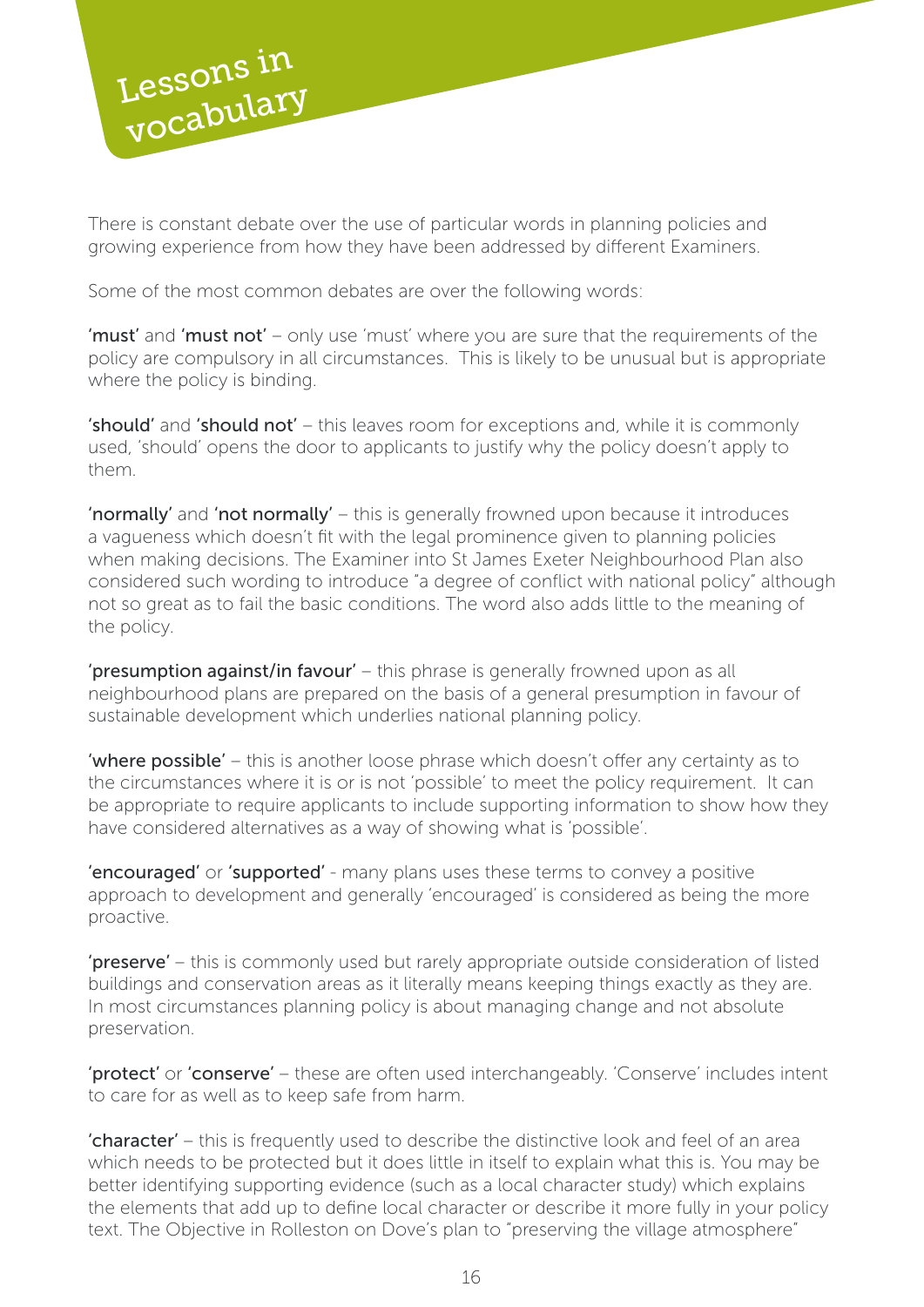was commended by its Examiner for being "a more powerful term than character which is often used in plan making. Atmosphere encapsulates the idea that a place is more than a physical concept but also includes emotional sensibility and mood. It recognises people use and experience places. This in itself goes some distance in grounding the Neighbourhood Plan in sustainability." The Examiner rejected the term 'preserving' in relation to actual development as inconsistent with national policy.

'contemporary' – this is often used to indicate a like or dislike of a modern style of development and is very unlikely to be appropriate. As Government planning policy clearly states, "planning policies and decisions should not attempt to impose architectural styles or particular tastes" (National Planning Policy Framework, paragraph 60). The Exeter St James' Examiner considered that "at the very least the word 'contemporary' is ambiguous" and rejected it on grounds of a conflict with the Local Plan and national policy. A better approach may be to make clear that the neighbourhood plan encourages creative or innovative, site-specific design.

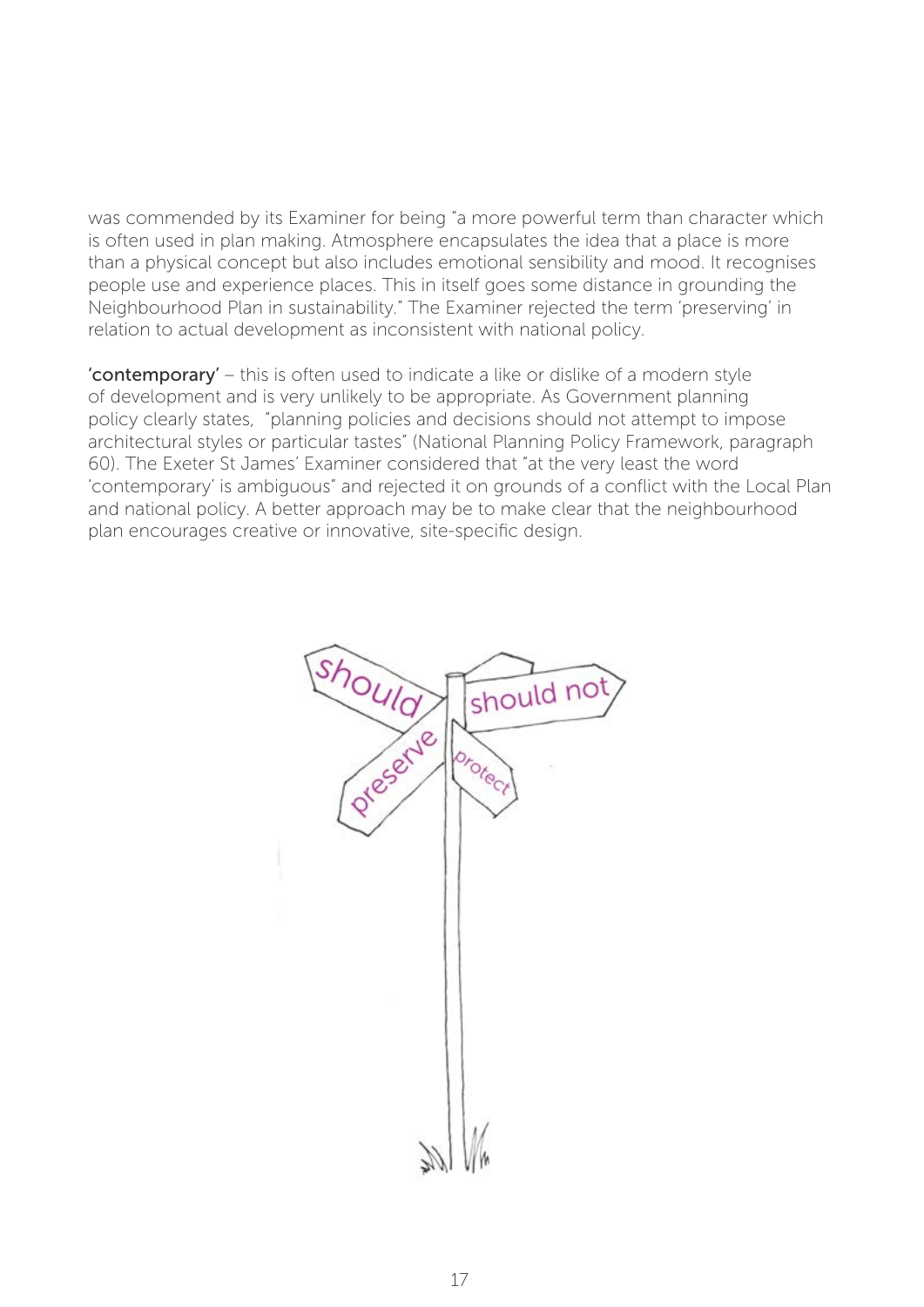

It pays to be precise in your wording of policies to avoid ambiguity or unintended consequences. Four examples illustrate the point:

**Student accommodation** – the Exeter St James plan seeks to address the impact of both 'large scale' and 'small scale' student accommodation. The original drafting identified large scale as above 10 units and small scale as below 10 units – with the result that a developer bringing forward accommodation of exactly 10 units would have slipped through the policy net.

'Development' – The term 'development' has a specific meaning in the language of planning. This includes changing the use of land or buildings as well as construction (see Box 3) and it is important to be precise in its use. Similarly, Tattenhall's draft plan includes a policy which supports 'new development' which meets a number of criteria, such as respecting local character. Its Examiner expressed doubt about limiting the policy to 'new' development which might be confined to 'new build' and therefore allow alterations and extensions of existing buildings to bypass the policy.

Take-away restaurants – the draft Exeter St James plan said that local retail, food and drink development:

*"….will be permitted provided that.…. (b) the proposed use is not already oversupplied in the area and will result in the excessive concentration of uses, such as takeaway restaurants;….."*

As the Examiner states "The syntax leaves room for confusion. The policy appears to say (in part) that development will be permitted provided that the proposed use will result in excessive concentration of uses such as takeaway restaurants." The simple replacement of 'will' by 'would not' before 'result' addresses the issue.

'up to' – The Rolleston on Dove draft plan makes provision for "up to" 50% of new dwellings on allocated sites being for older persons. Yet as the Examiner notes "this could be satisfied by little or no provision".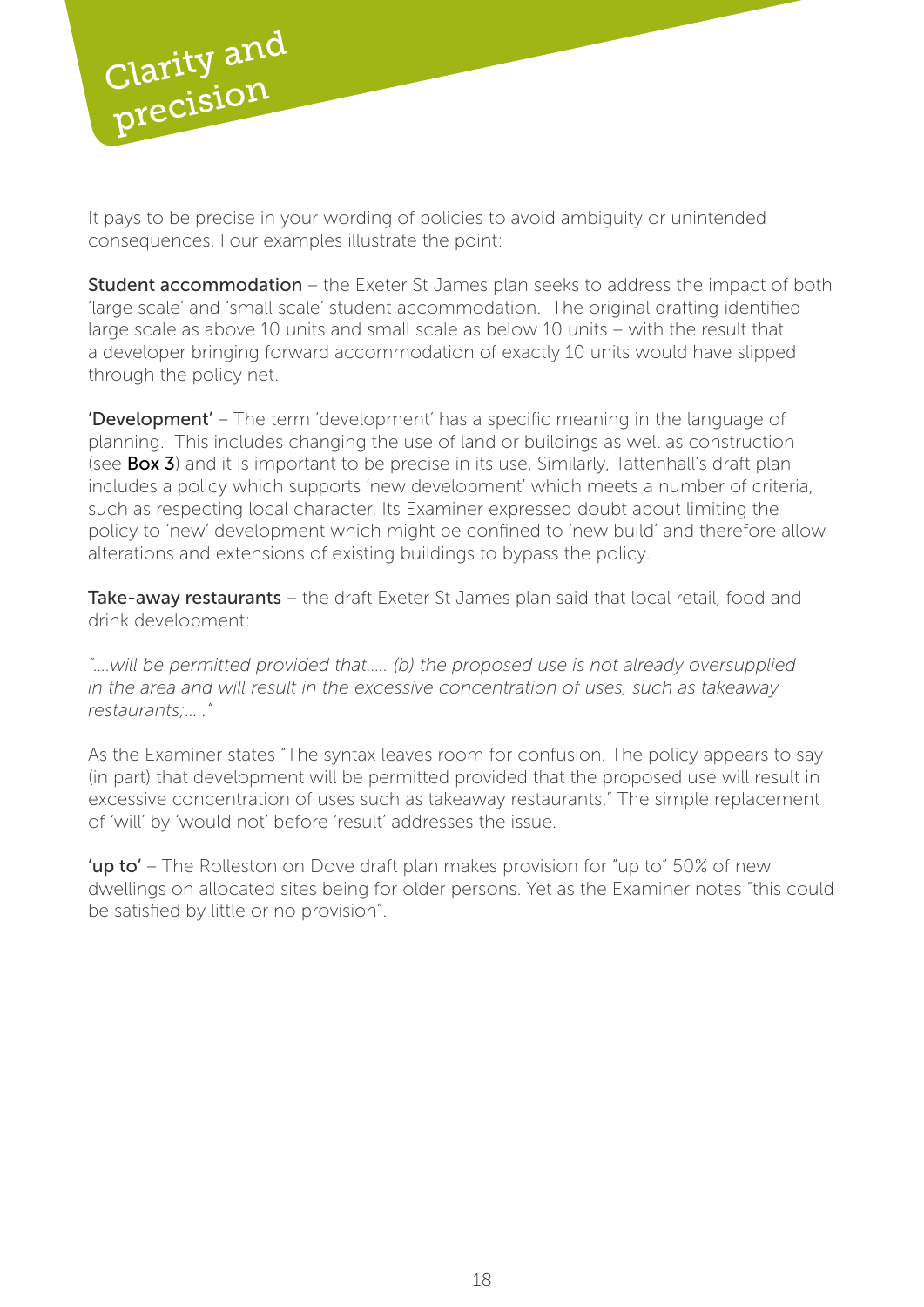

There is regular discussion of a range of other issues around the use of planning policies:

**Positive policies** – it is national planning policy for neighbourhood plans to "plan positively to support local development, shaping and directing development in their area that is outside the strategic elements of the Local Plan" (National Planning Policy Framework, paragraph 16). It is better to say "Planning permission will be granted if…." rather than "Development will not be allowed unless…." Nevertheless, brief, negativelyworded policies that give effective control over types of development can be clearer than tortuous positive worded development control policies hedged with numerous criteria. As a result most restrictive policies are more effective when phrased negatively, whilst promotional polices should be positively worded.

Homes for locals - this is one of the most frequently addressed topics in neighbourhood planning. The process of allocating social housing is a matter for housing management and not planning policy but requirements can be managed by legal agreement. It can be a complex area and one where it is well worth talking to the local authority housing team to avoid any risk of conflict with EU rules around free movement. The question of who qualifies for access to such housing and how the 'local connection' is defined has been dealt with in different ways:

#### *Policy H4: Allocation of Affordable Housing*

*20% of all new affordable housing in Woodcote provided by the Plan will initially be subject to a local connection, meaning that people with a strong local connection*  to the Parish and whose needs are not met by the open market will be first to be *offered the tenancy or shared ownership of the home. In this context a strong local connection means an applicant(s):* 

*(i) who has lived in the Parish for 5 of the last 8 years and is currently resident there, or* 

*(ii) who has lived in the Parish for at least 5 years and whose parents or children are currently living in the Parish and have at least 10 years continuous residency there.* 

- Woodcote Neighbourhood Plan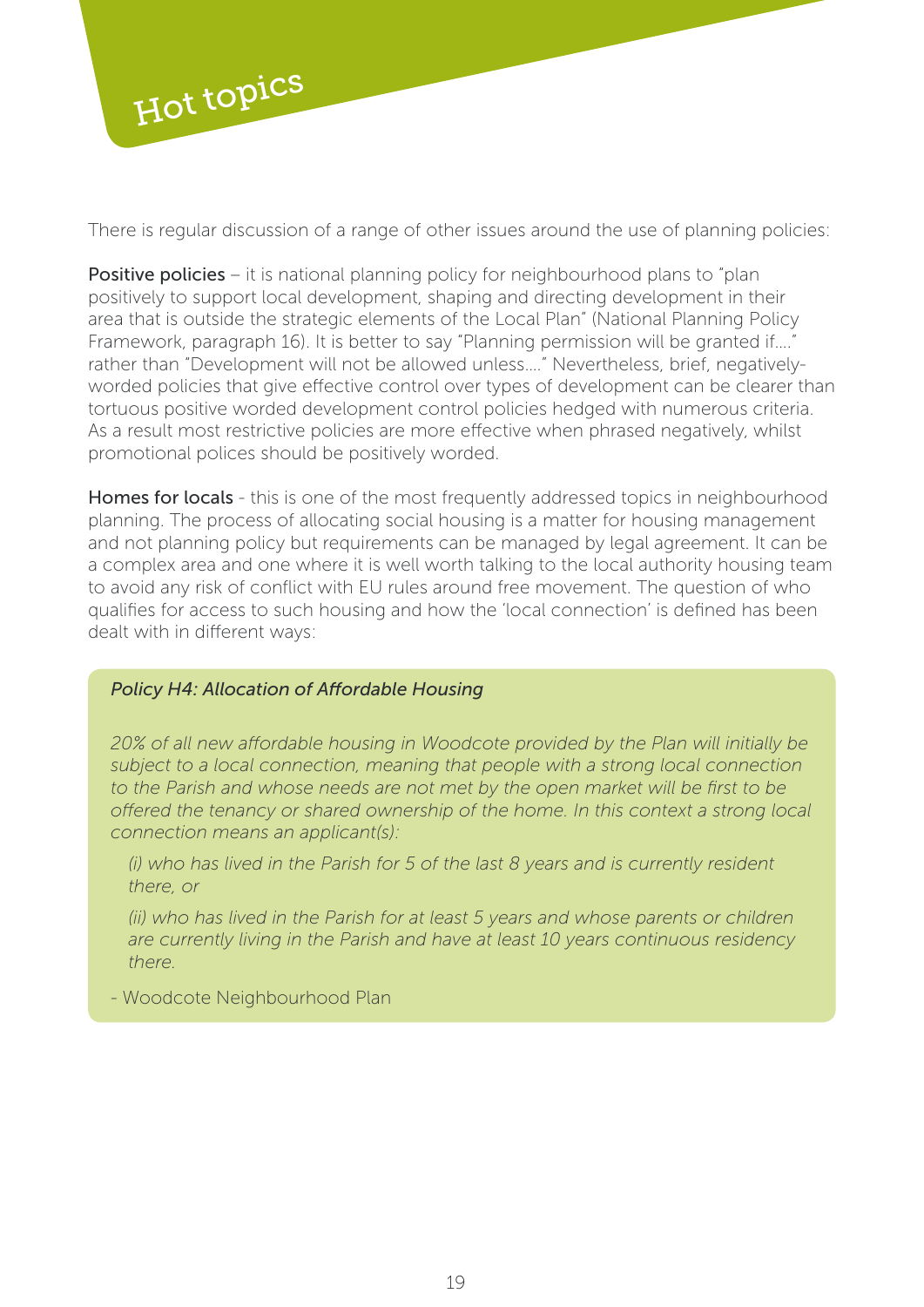#### *Policy H2 – Local connection*

*Affordable houses in the Parish shall only be occupied by persons (and their dependants) whose housing needs are not met by the market and:*

*a. who have a minimum period of 10 years permanent and continuous residence in the parish or an adjoining parish; or*

*b. who are not now resident in the parish or an adjoining parish but have a local connection with the parish including a period of permanent and continuous residence of 10 years or more within the last 20; or*

*c. who have an essential need to live close to another person who has a minimum of 10 years permanent and continuous residence in the parish or an adjoining parish, the essential need arising from proven age or medical reasons; or*

*d. who need to live close to their place of work in the parish or an adjoining parish.*

*Where such a person cannot be found, an affordable house may then be occupied by persons (and their dependants) whose housing needs are not met by the market and:*

- *1. who have a minimum period of five years permanent and continuous residence in the parish or an adjoining parish; or*
- *2. who are not now resident in the parish or an adjoining parish but have a local connection with the parish including a period of permanent and continuous residence of five years or more within the last 10; or*
- *3. who have an essential need to live close to another person who has a minimum of five years permanent and continuous residence in the parish or an adjoining parish, the essential need arising from proven age or medical reasons.*

*Where such a person cannot be found, affordable homes may then be occupied by persons (and their dependants) whose housing needs are not met by the market and:*

*a. who have a minimum period of 10 years permanent and continuous residence in the additional adjoining parishes listed below; or*

*b. who are not now resident in the parish or an adjoining parish but have a local connection with the additional adjoining parishes listed below including a period of permanent and continuous residence of 10 years or more within the last 20; or*

*c. who have an essential need to live close to another person who has a minimum of 10 years permanent and continuous residence in the additional adjoining parishes listed below, the essential need arising from proven age or medical reasons; or*

*d. who need to live close to their place of work in the additional adjoining parishes listed below.*

*The additional adjoining parishes are: Oare, Porlock, Exford, Withypool & Hawkridge, Luccombe, Molland, Twitchen, North Molton, Brayford, Kentisbury, and Trentishoe.*

- Lynton and Lynmouth Neighbourhood Plan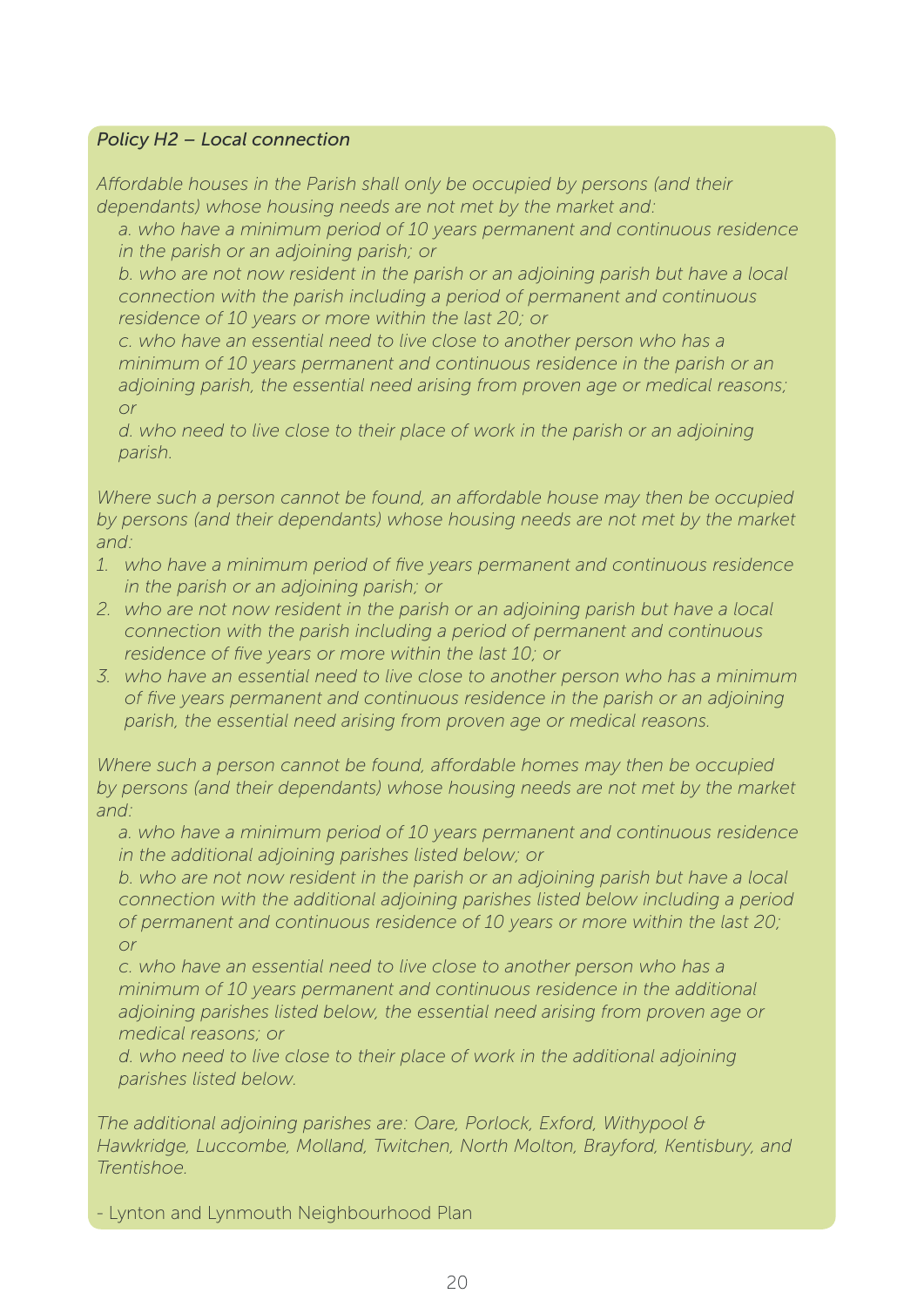Use of targets – it is entirely appropriate for targets to be included in planning policies. This might range from the number of homes for a whole neighbourhood or a specific allocation through to the mix of land uses on a site. Numerical targets require clear justification and so your evidence base will need to be stronger than for general policies. Targets for housing numbers should not be included as ceilings for the level of development for a neighbourhood area.

**Requiring extra information** – your planning policies can require applicants to demonstrate how they will achieve the requirements of your plan in the information which is provided alongside the planning application. Any requirements need to be proportionate, relevant and necessary. Some requirements can often be included in a 'design and access statement' that must accompany applications for some development above a certain size.

Setting out funding requirements – your policies can be used to specify particular funding requirements from development, including use of the Community Infrastructure Levy and what are known as Section 106 planning obligations. You can also set out expectations for how the projects proposed in your plan can be funded through new development. Where policies are used that propose the use of obligations they must also meet the three tests set out in Government regulations – that the requirements are necessary to make the development acceptable in planning terms; directly related to the development; and fairly and reasonably related in scale and kind to the development. Your local planning authority will produce a schedule for the Community Infrastructure Levy and any site specific requirements not covered need to be dealt with through Section 106 obligations. You may find your plan is being prepared ahead of the local authority's schedule and is able to influence its contents. Broughton Astley included a prioritised list of requirements (see next page).

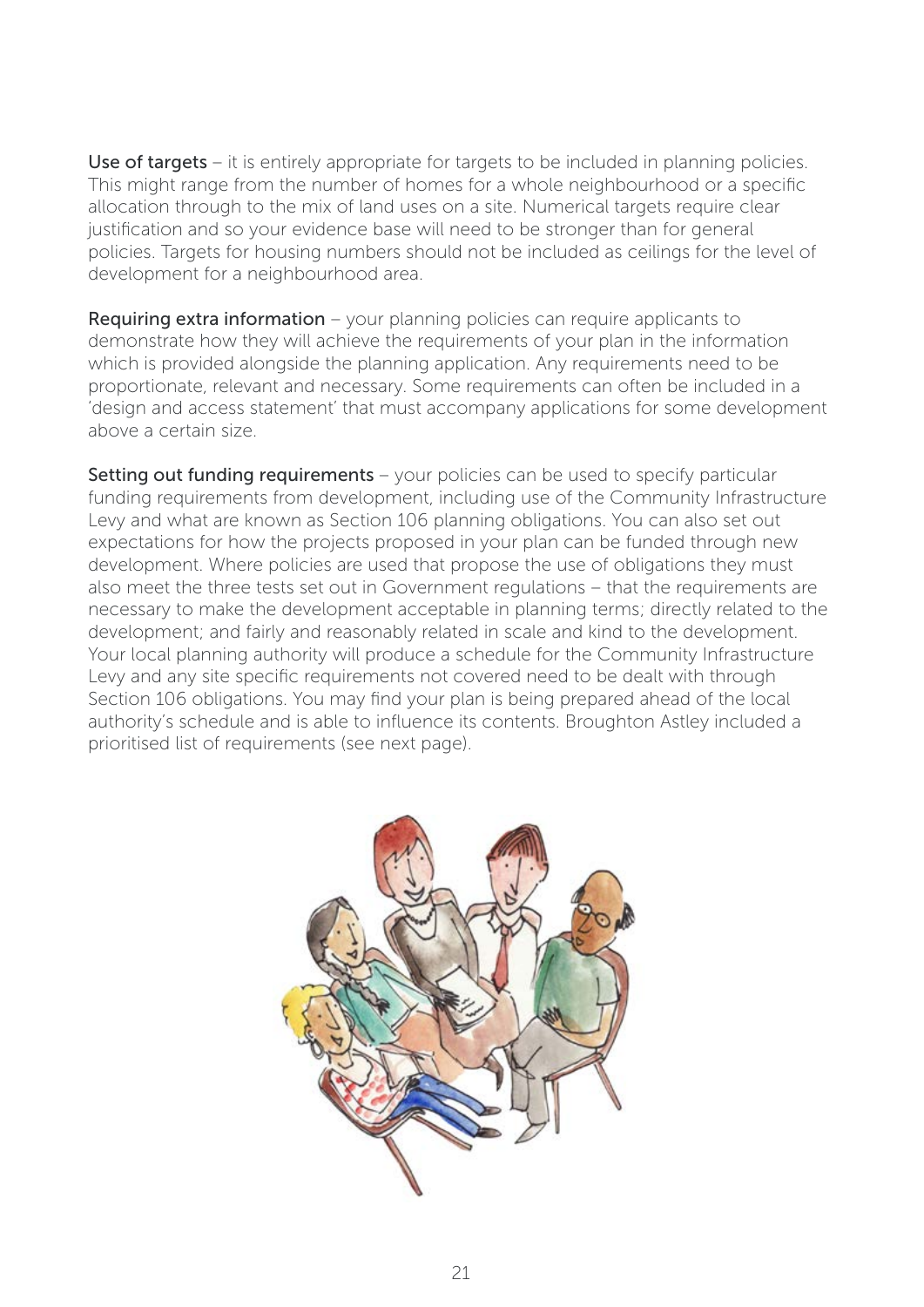#### *Policy statement CI1. – Contributions to new infrastructure and facilities*

i. Financial contributions will be required, as appropriate, from each developer to mitigate the impact of the development on essential infrastructure such as public utilities, libraries, policing, waste services and the highways network.

ii. Financial contributions will be required, as appropriate, from each developer to fund additional healthcare, education and leisure services within the village in accordance with the obligations detailed in the Harborough District 'Provision for Open Space, Sport and Recreation 2009 (or subsequent revisions).

iii. Community priorities in terms of additional local facilities to be provided as a result of new development are:

a. A centrally located community building suitable for use as a Medical Centre with associated parking spaces;

b. A centrally located community leisure facility providing a minimum 4-court sports hall, gym and dance facilities, all weather-pitch changing rooms, storage, meeting rooms and associated administration and parking facilities;

c. A centrally located community building with associated storage and parking spaces suitable for use by organised youth groups;

d. A centrally located multi-use synthetic sports pitch suitable for both community and schools use;

e. Two adult size Football Pitches with associated parking, changing and storage facilities;

f. The construction on an informal BMX / Cycle Track facility with associated shelter and parking facilities.

iv. The construction of a swimming pool for joint community and schools use will be investigated and provided if financially viable.

- Broughton Astley Neighbourhood Plan

It is important that targets, standards or requirements for extra information or funding do not impose unreasonable burdens on applicants or make it impossible for them to bring forward viable development.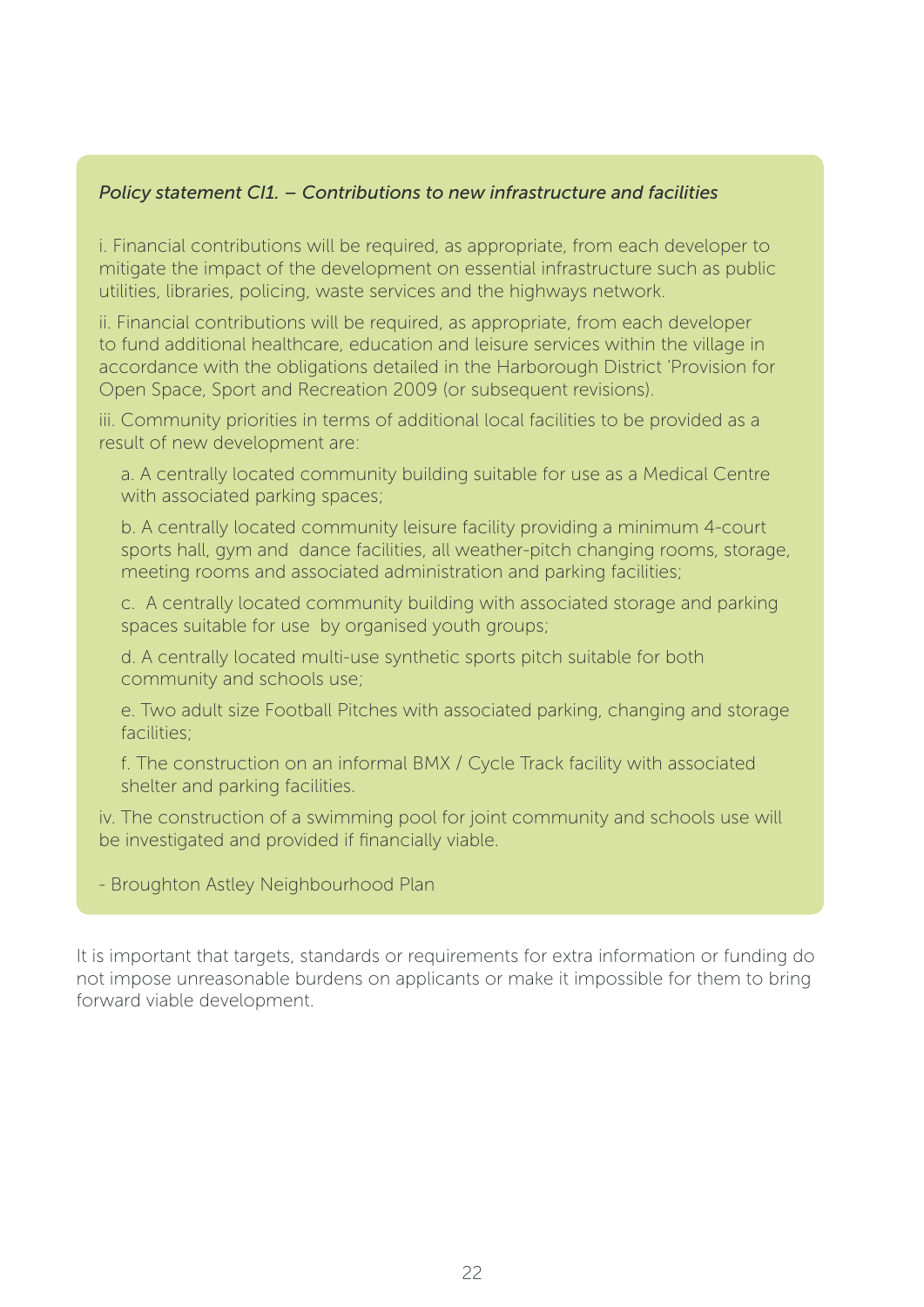

The most effective planning policies will be well grounded and clearly expressed. You should constantly test them and show they are robust.

Worksheet 1 can be used to ensure your policies are well grounded. It tests each policy for support through your public engagement or your evidence base and then against each of the basic conditions which must be met at examination. Site based policies are subject to further testing for how they have been selected and their availability and suitability.

You will find that your policies evolve over time. Policy writing is an iterative learning process. The example in **Box 5** from Woodcote Neighbourhood Plan shows how a policy controlling infill housing developed during the course of the parish council's work.

You should also sit down with the development management staff in your local planning authority to test your policies against a range of different planning applications. How do they stand up? Do they add value? Can the wording be strengthened? Are there any gaps? Is there a risk of any of the neighbourhood plan policies undermining those in the Local Plan unintentionally? The development management team is the one that will be using your policies on a daily basis so listen to its advice and feedback before finalising your plan.

In addition, you could find someone with a fresh pair of eyes to look at your plan or tap on the shoulder of a planner who lives in the area. You can get help online from other groups and also seek funding for you to use independent consultants or other advisors. The more you test your policies now the stronger they will be when your plan is finished.

# Box 5 - The evolution of a planning policy

## Policy H10: Infill housing in the AONB

*Initial Draft*: *This version was considered to be too negatively phrased*

Infill will only be permitted when:

a. The development fills a restricted gap in the continuity of existing buildings where the site has existing building curtilages, normally residential, adjoining on at least two sides;

b. Development will not involve the outward extension of the built up area within the parish;

c. the development is a complete scheme that cannot be seen as, or used as, the first stage of a larger development;

d. the development would not normally exceed 3 dwellings;

e. and for every two large houses (4 or more bedrooms) there must be one small house (2 or fewer bedrooms).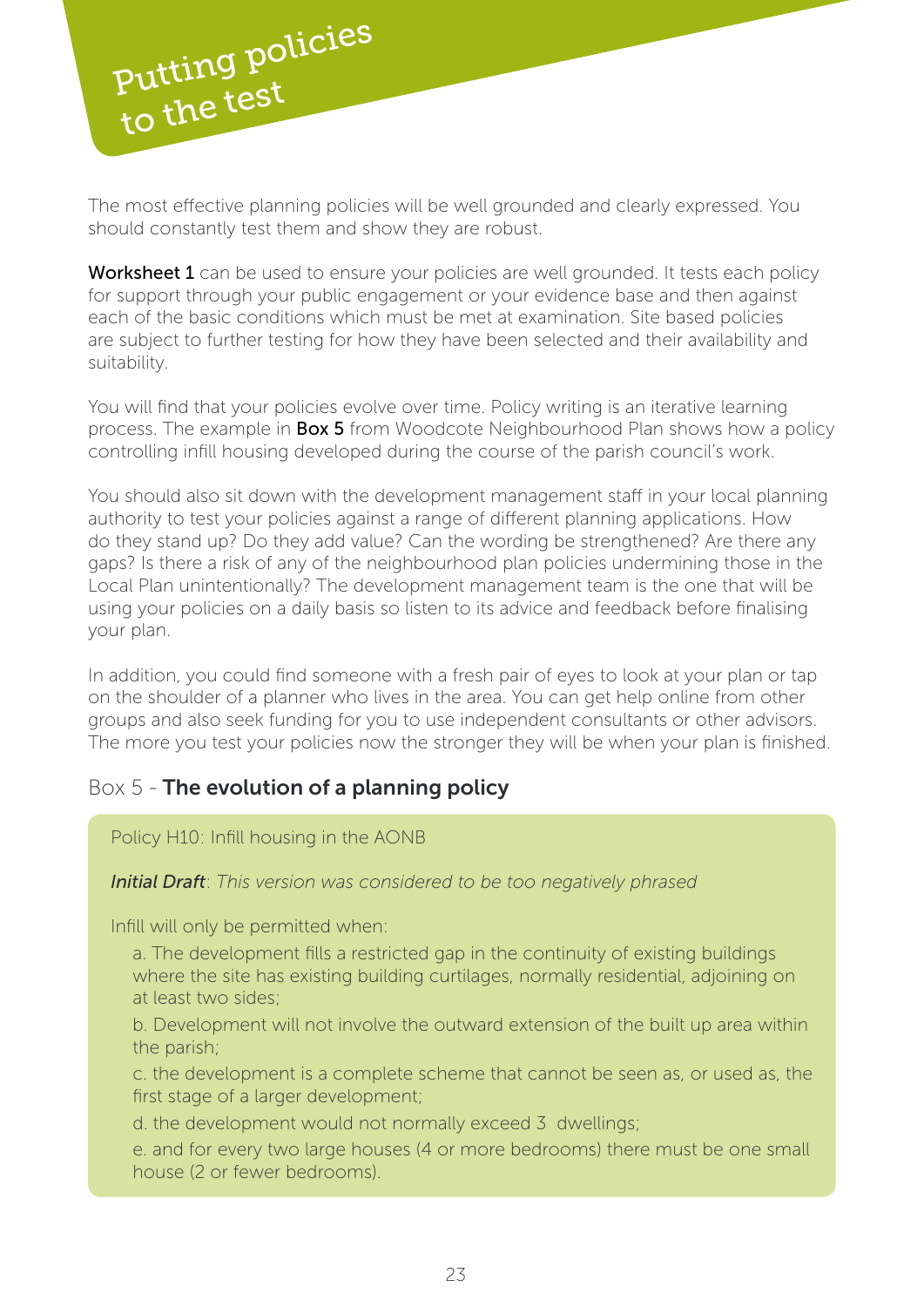# Box 5 - The evolution of a planning policy (continued)

*Pre-submission version*: *This version was considered to be too restrictive and in conflict with the Core Strategy*

Permission will be granted for small residential developments on infill and redevelopment sites within Woodcote subject to proposals being well designed and meeting all relevant requirements set out in other policies in this plan and the Core Strategy, where the development:

a. fills a small, restricted gap in the continuity of existing frontage buildings, normally residential, or on a site which is closely surrounded by buildings;

b. will not involve the outward extension of the built-up area of the village into the AONB;

c. is not normally for more than three dwellings; and

d. provides for at least one small home with two or fewer bedrooms for every one large dwelling with four or more bedrooms.

*Submission version: This version passed examination and is included in the final plan*

Applications for small residential developments on infill and redevelopment sites within Woodcote will be supported subject to proposals being well designed and meeting all relevant requirements set out in other policies in this plan and the Core Strategy, and where such development:

a. fills a small, restricted gap in the continuity of existing frontage buildings or on other sites within the built-up area of the village where the site is closely surrounded by buildings.

b. will not involve the outward extension of the built-up area of the village;

c. is not considered to be backland or unneighbourly development that requires unsuitable access, reduces the privacy of adjoining properties or is inconsistent with the character of the locality; and

d. provides for at least one small home with two or fewer bedrooms for every one large dwelling with four or more bedrooms.

#### - Woodcote Neighbourhood Plan

For more information on neighbourhood planning you should read Neighbourhood Plans Roadmap Guide and [Keeping it simple](http://mycommunityrights.org.uk/wp-content/uploads/2012/04/keeping-it-simple-v3.pdf) that are both available free from Locality. The Government's Planning [Practice Guidance on neighbourhood planning](http://planningguidance.planningportal.gov.uk/blog/guidance/neighbourhood-planning/) is also useful.

*Acknowledgements* – thanks to everyone who has contributed to the drafting of this Guide, including Planning Aid England, Locality, DCLG, Dave Chetwyn (Urban Vision Enterprise CIC), Sevenoaks Town Council, Kirdford Community Led Plan, DanThePlan, Colin Wilkinson, Woodcote Neighbourhood Plan, Tettenhall Neighbourhood Plan, Monica Zemla, Sandra Vogel, North Loose Neighbourhood Plan, Stratford upon Avon Neighbourhood Plan and all the volunteer neighbourhood planners and others who contributed at the Planning Camps organised by Eden Project and Locality in York and Oxford during Spring 2014.

This Guide was written by Tony Burton who can be contacted at **tony**@tonyburton.org.uk or on twitter [@Tony4Place](http://www.twitter.com/tony4place)

#### September 2014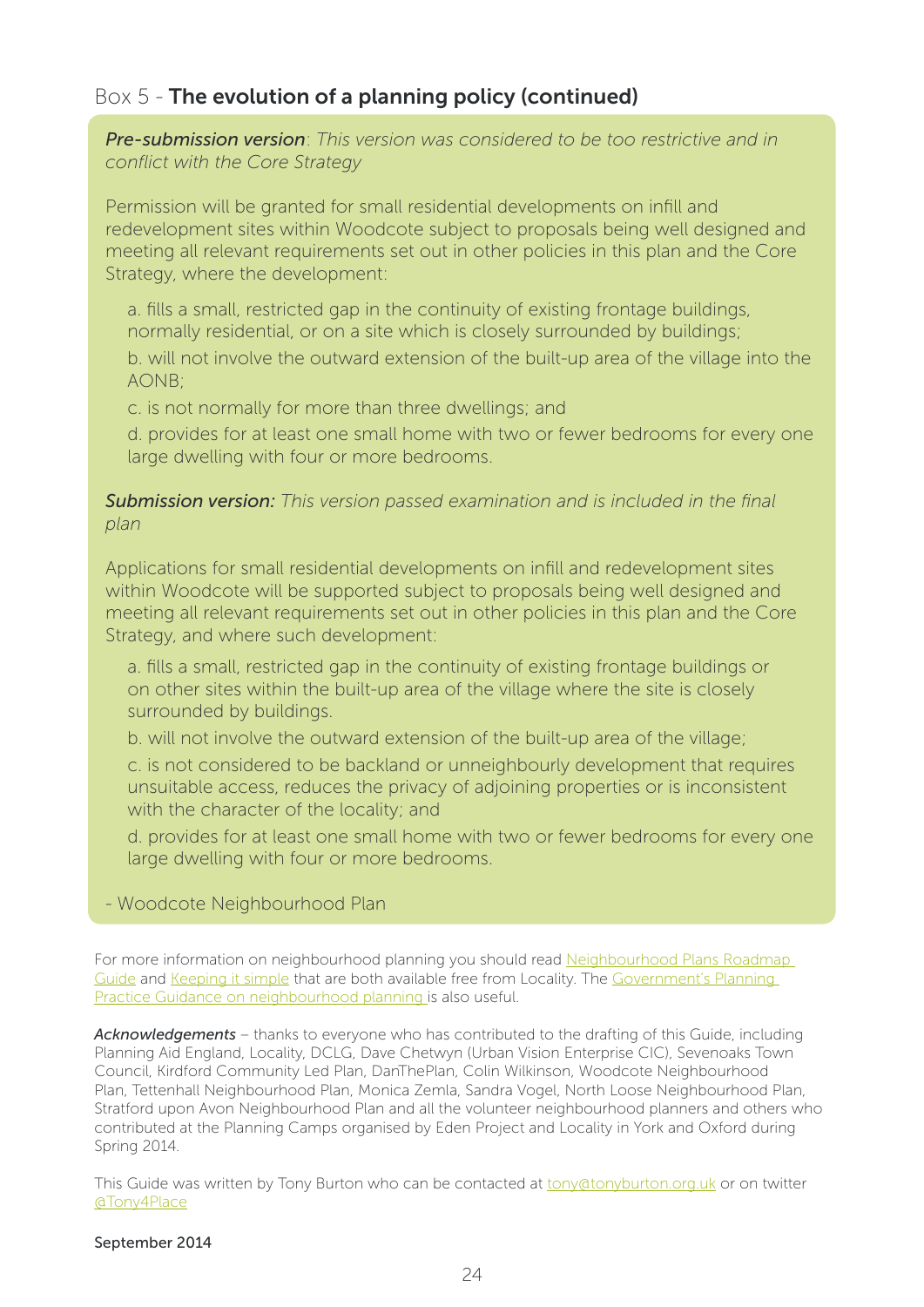# Worksheet 1 - Testing your policies

| <b>Policy</b> | Link between policy and evidence or |                                    |                          |                                   | For site allocations                    |                          |                                                                                         | Does policy meet the 'basic conditions'?         |                                                         |                                                           |                                                                     |
|---------------|-------------------------------------|------------------------------------|--------------------------|-----------------------------------|-----------------------------------------|--------------------------|-----------------------------------------------------------------------------------------|--------------------------------------------------|---------------------------------------------------------|-----------------------------------------------------------|---------------------------------------------------------------------|
|               | engagement?                         |                                    |                          |                                   |                                         |                          |                                                                                         |                                                  |                                                         |                                                           |                                                                     |
|               | Support<br>from<br>evidence         | Support<br>from<br>engage-<br>ment | Is the link<br>clear Y/N | Is more<br>work<br>needed?<br>Y/N | How do you<br>know site is<br>suitable? | How do you<br>available? | Is it clear<br>know site is $ $ how site has $ $<br>been<br>selected as<br>best option? | In line with<br>the national<br>policy<br>(NPPF) | In line with<br>strategic<br>approach of<br>Local Plan? | Contribute<br>towards<br>sustainable<br>develop-<br>ment? | Compatible<br>with EU<br>obligations -<br>SEA &<br>human<br>rights? |
|               |                                     |                                    |                          |                                   |                                         |                          |                                                                                         |                                                  |                                                         |                                                           |                                                                     |
|               |                                     |                                    |                          |                                   |                                         |                          |                                                                                         |                                                  |                                                         |                                                           |                                                                     |
|               |                                     |                                    |                          |                                   |                                         |                          |                                                                                         |                                                  |                                                         |                                                           |                                                                     |
|               |                                     |                                    |                          |                                   |                                         |                          |                                                                                         |                                                  |                                                         |                                                           |                                                                     |
|               |                                     |                                    |                          |                                   |                                         |                          |                                                                                         |                                                  |                                                         |                                                           |                                                                     |
|               |                                     |                                    |                          |                                   |                                         |                          |                                                                                         |                                                  |                                                         |                                                           |                                                                     |
|               |                                     |                                    |                          |                                   |                                         |                          |                                                                                         |                                                  |                                                         |                                                           |                                                                     |
|               |                                     |                                    |                          |                                   |                                         |                          |                                                                                         |                                                  |                                                         |                                                           |                                                                     |
|               |                                     |                                    |                          |                                   |                                         |                          |                                                                                         |                                                  |                                                         |                                                           |                                                                     |
|               |                                     |                                    |                          |                                   |                                         |                          |                                                                                         |                                                  |                                                         |                                                           |                                                                     |